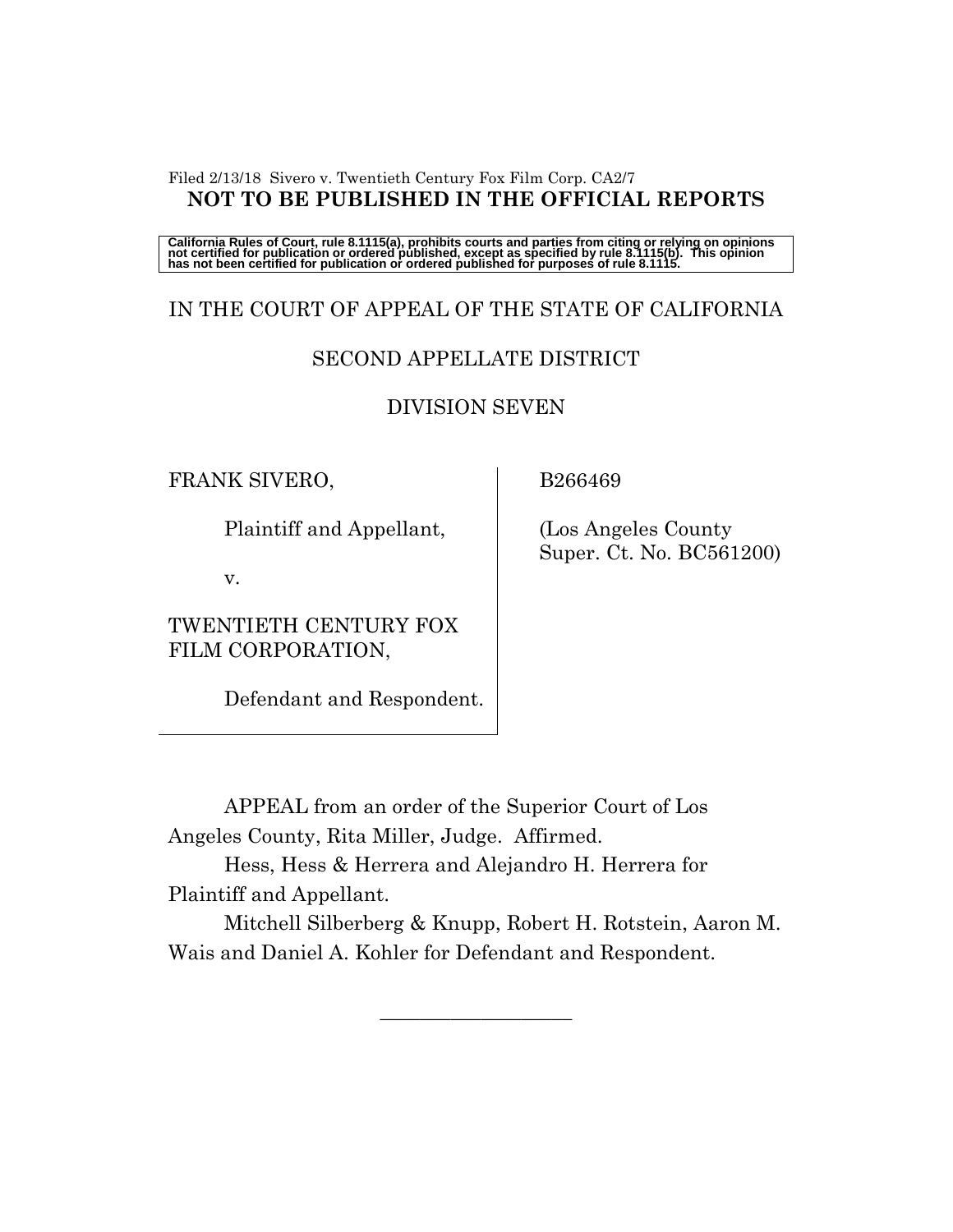Frank Sivero, a film actor, sued Twentieth Century Fox Film Corporation (Fox) for the misappropriation of his name and likeness in the promotion of the hit television show *The Simpsons.* Fox filed a special motion to strike under Code of Civil Procedure<sup>1</sup> section 425.16 contending Sivero's claims arose from protected activity and Sivero could not demonstrate a probability of prevailing. The trial court agreed and granted the motion to strike.

On appeal, Sivero argues the trial court erred (1) when it found his causes of action arose from protected activity, and (2) when it stuck his first two causes of action based upon the application of the First Amendment's transformative use doctrine. We conclude Sivero has shown no error and affirm the trial court's order granting the special motion to strike.

#### **FACTUAL AND PROCEDURAL BACKGROUND**

#### A. *Factual Background*

Sivero is a professional actor who is best known for playing the roles of mafia figures in the films The Godfather Part II (Paramount Pictures 1974) and Goodfellas (Warner Bros. 1990).

Fox is a film studio that produces films and television shows, including *The Simpsons*. *The Simpsons* is an animated situation comedy starring the fictional Simpson family who resides in the fictional town of Springfield. In 1989, Sivero lived in an apartment building in a unit next door to two of the writers

<sup>&</sup>lt;sup>1</sup> All undesignated statutory references are to the Code of Civil Procedure.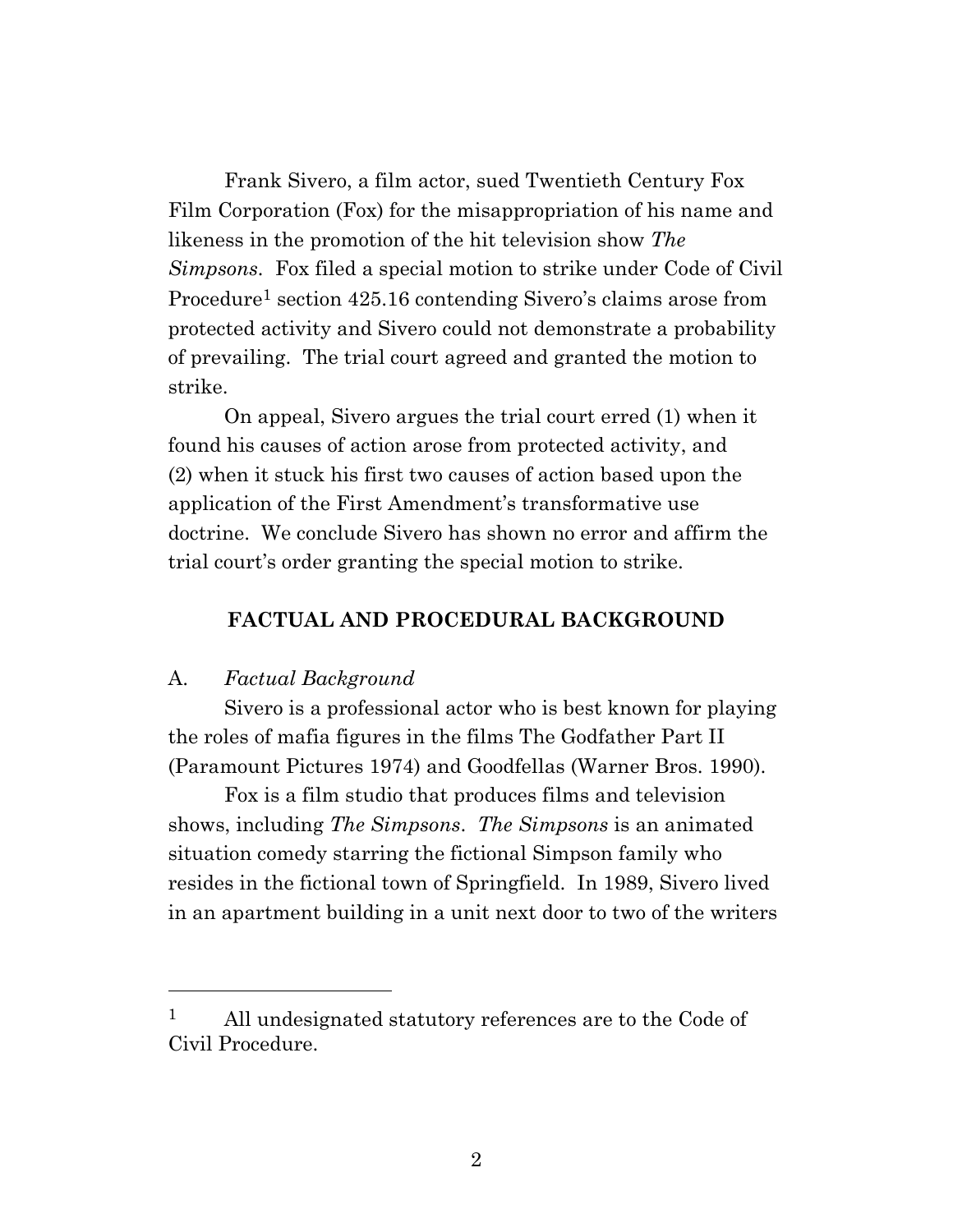for *The Simpsons.* The writers were aware Sivero was developing a mafia character for Goodfellas.

An episode of *The Simpsons* first broadcasted in October 1991 included as a minor character a mafia henchman known as Louie who resembled Sivero's character in Goodfellas. Louie was one of two henchmen for a mafia boss known as Fat Tony. Louie later appeared in 15 additional episodes of the television show and in a movie and video games based on the show.

### B. *Sivero's Complaint*

On October 21, 2014, Sivero filed a verified complaint alleging causes of action for (1) common law infringement of right of publicity; (2) misappropriation of name and likeness (Civ. Code, § 3344); (3) misappropriation of ideas; (4) interference with prospective economic advantage; and (5) unjust enrichment.<sup>2</sup>

Sivero alleges in his first two causes of action that Fox misappropriated his name and likeness "in the promotion of THE SIMPSONS franchise," without his authorization and without compensating him. Sivero alleges in his third cause of action that Fox misappropriated the idea of the Goodfellas character on whom Louie was based. In his fourth cause of action, Sivero alleges that by misappropriating his name and likeness Fox interfered with his ability to exploit his name and likeness. In his fifth cause of action, Sivero alleges that Fox has been unjustly enriched as a result of the misappropriation of his name and

<sup>&</sup>lt;sup>2</sup> Sivero named Fox Television Studios, Inc. and  $21st$ Century Fox America, Inc. as defendants. He later substituted Twentieth Century Fox Film Corporation for a fictitious defendant and dismissed the complaint against the two originally named defendants.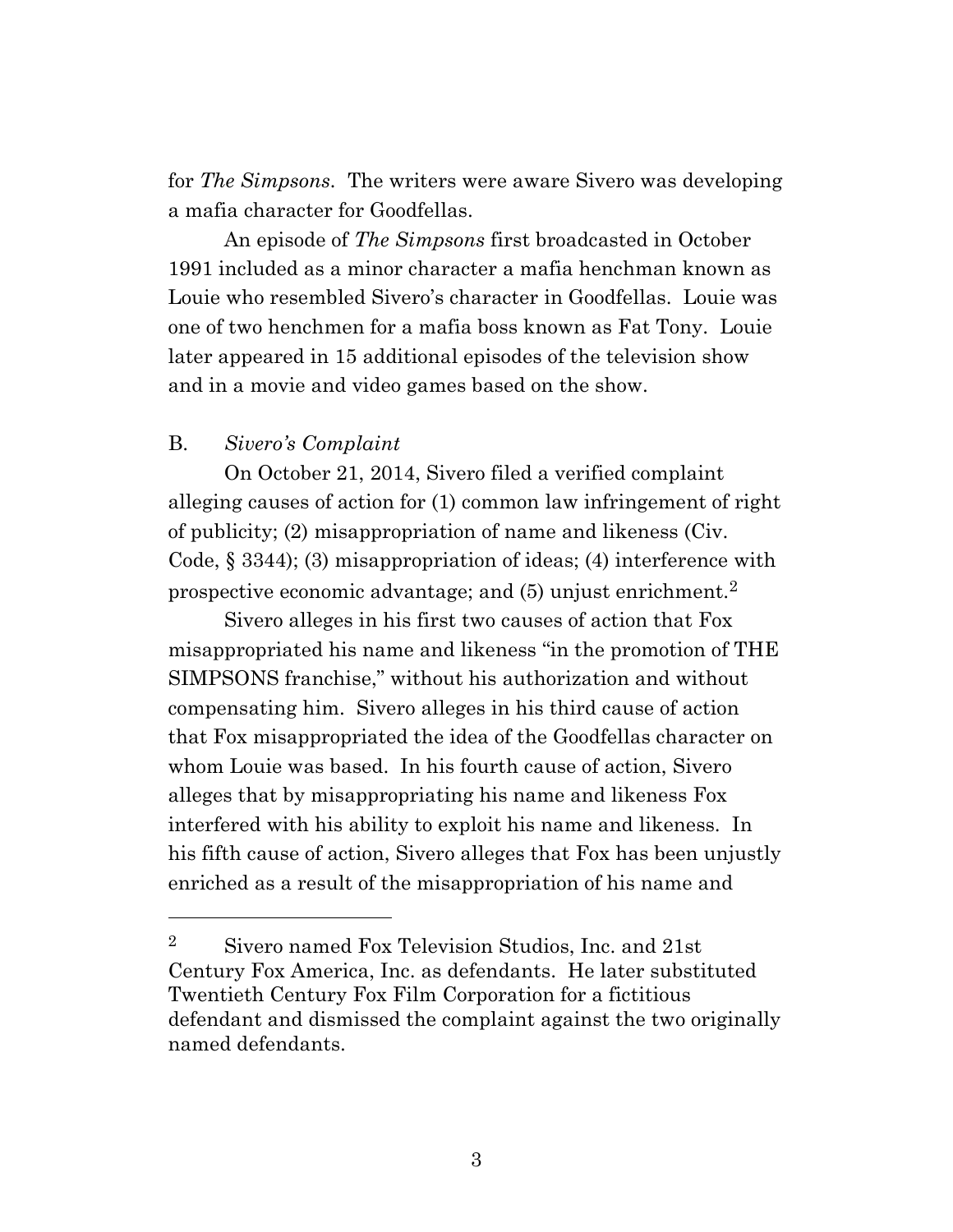likeness. Sivero seeks compensatory and punitive damages and injunctive relief.

#### C. *Fox's Special Motion To Strike*

On April 20, 2015, Fox filed a special motion to strike the complaint. Fox argued the complaint arose from protected activity under the anti-SLAPP statute and Sivero could not show a probability of prevailing on any of his claims. Fox argued among other things that Sivero could not show a probability of prevailing on his first cause of action for common law infringement of right of publicity and second cause of action for misappropriation of name and likeness because any use of Sivero's likeness was transformative and therefore protected by the First Amendment. Fox filed numerous exhibits in support of its motion, including, but not limited to, a declaration by its counsel; video recordings of 16 episodes of *The Simpsons*; several movies including Goodfellas, The Godfather Part II, and The Simpsons Movie; and a video game entitled The Simpsons: Hit and Run.

Sivero opposed the special motion to strike and filed his own declaration and the declaration of an animation expert. Sivero also filed evidentiary objections. Sivero argued his causes of action did not arise from protected activity under the anti-SLAPP statute because Fox's use of his likeness was not transformative and therefore was not protected by the First Amendment. Regarding his probability of prevailing on the merits, Sivero argued the evidence supported each of his causes of action.

On August 6, 2015, after a hearing on the special motion to strike, the trial court entered an order granting the motion. The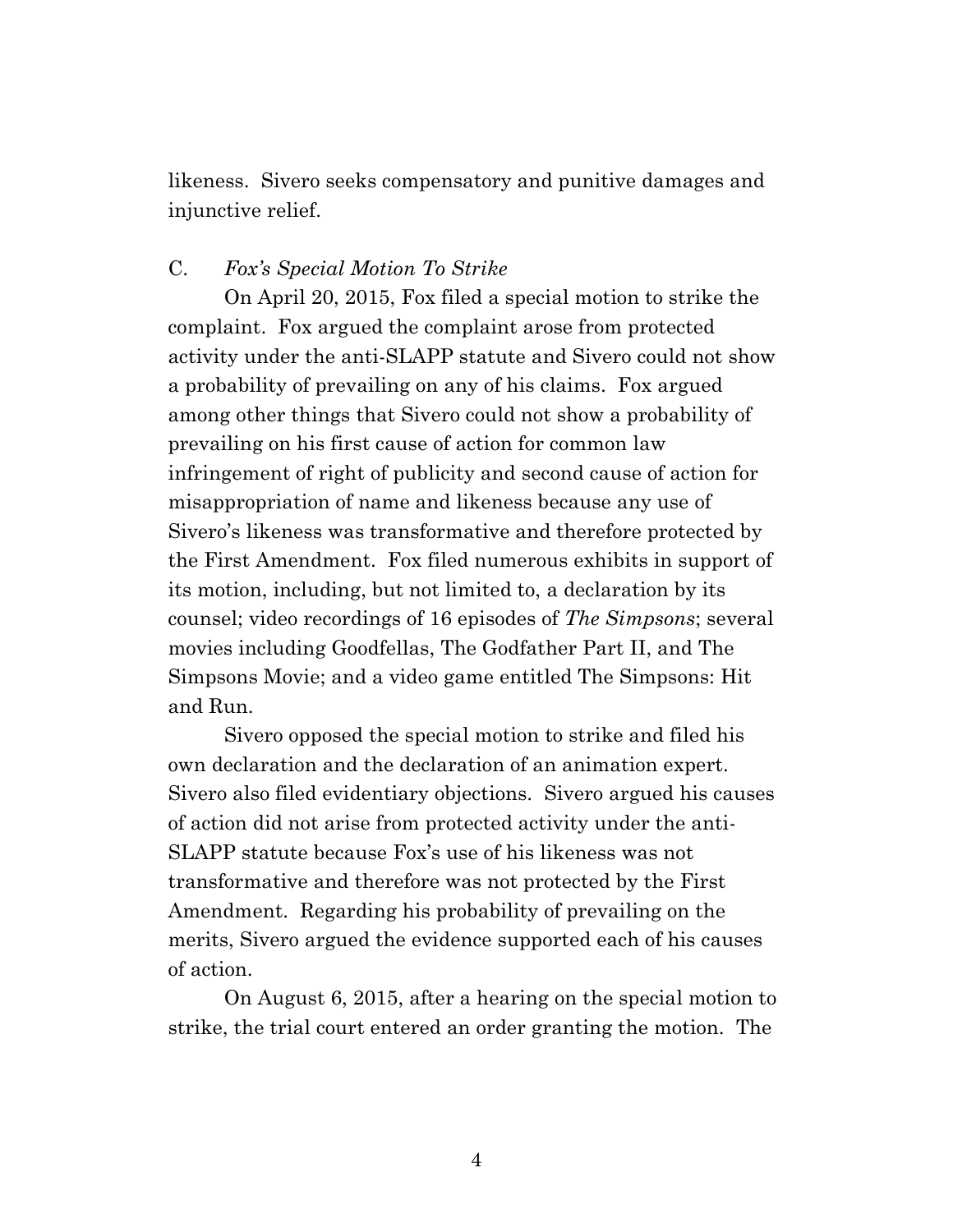court found the complaint arose from an act in furtherance of Fox's right of petition or free speech within the meaning of the anti-SLAPP statute. The court stated the facts alleged in this case were similar to those in *Tamkin v. CBS Broadcasting, Inc.*  (2011) 193 Cal.App.4th 133 and *No Doubt v. Activision Publishing, Inc.* (2011) 192 Cal.App.4th 1018 (*No Doubt*), which held that causes of action involving the alleged unauthorized use of the plaintiffs' names or likenesses in a television show or a video game arose from protected activity under the anti-SLAPP statute.

The trial court concluded that Sivero had failed to establish a probability of prevailing on any of his causes of action. Regarding his first and second causes of action, the court stated Sivero had submitted sufficient evidence to show Louie was based at least in part on Sivero, and Fox had failed to show as a matter of law that Louie was not based on Sivero. <sup>3</sup> However, the court found that Fox's use of Sivero's likeness was transformative because Louie was only a minor character in the television series, and Sivero's likeness was distorted for purposes of lampoon, parody, and caricature. The court concluded this established a complete defense to the first and second causes of action, and, as for the remaining causes of action, Sivero failed to present sufficient facts to establish a probability of prevailing.

Sivero filed a timely notice of appeal from the order granting the special motion to strike.<sup>4</sup>

<sup>3</sup> The court rejected Fox's argument that the Copyright Act preempted Sivero's claims.

 $4$  An order granting or denying a special motion to strike is appealable. (§§ 425.16, subd. (i), 904.1, subd. (a)(13).)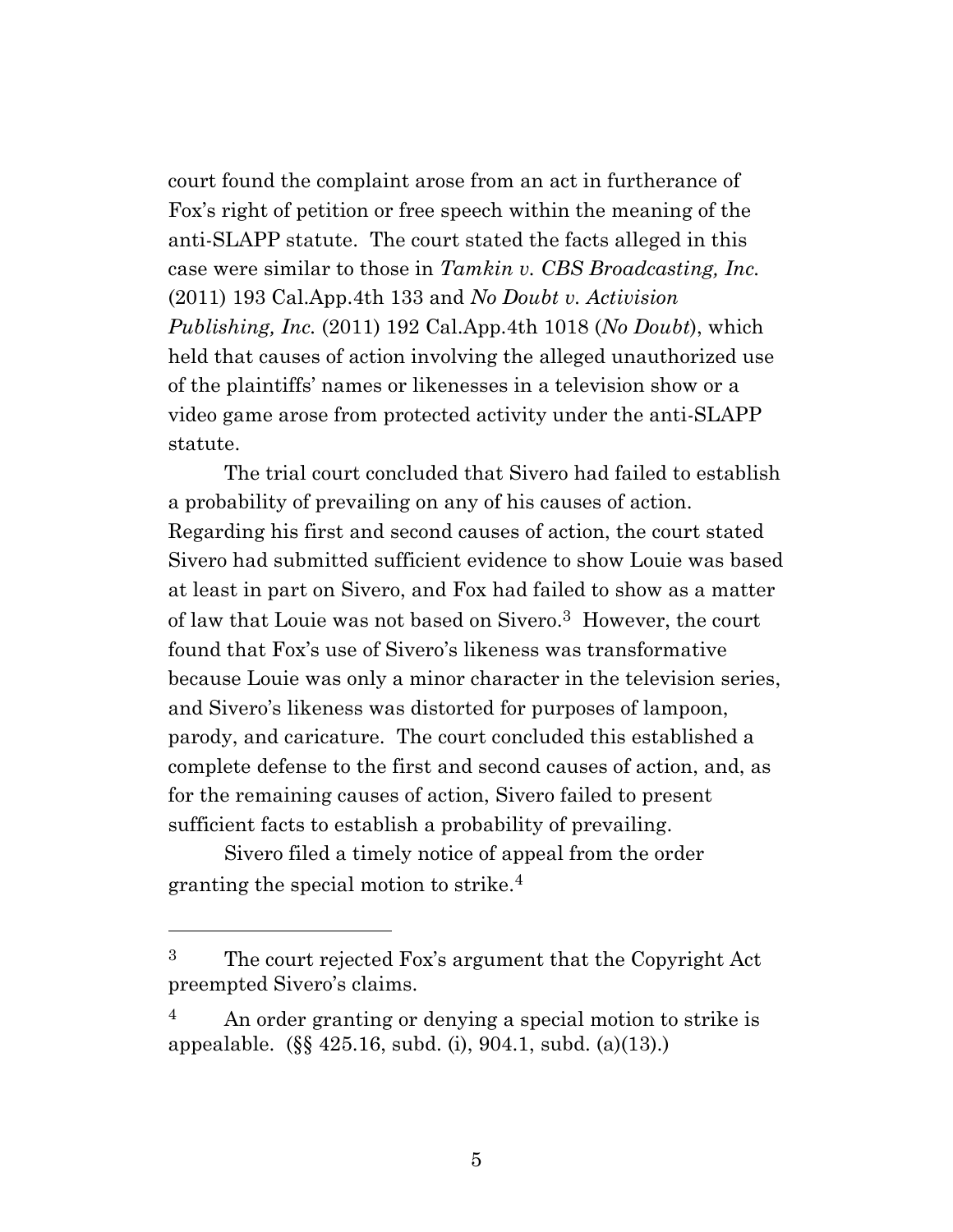#### **CONTENTIONS**

Sivero contends (1) his first four causes of action (common law infringement of right of publicity, misappropriation of name and likeness, misappropriation of ideas, and interference with prospective economic advantage) do not arise from protected activity under the anti-SLAPP statute; and (2) his first and second causes of action are not precluded by the transformative use doctrine. $5$ 

#### **DISCUSSION**

A. *Special Motion To Strike*

A special motion to strike is a procedural remedy to dispose of meritless lawsuits brought to chill the valid exercise of the constitutional right of petition or free speech. (*Rusheen v. Cohen* (2006) 37 Cal.4th 1048, 1055-1056; *Fremont Reorganizing Corp. v. Faigin* (2011) 198 Cal.App.4th 1153, 1165.) A cause of action arising from an act in furtherance of the defendant's

<sup>&</sup>lt;sup>5</sup> Sivero does not challenge the trial court's ruling that his fifth cause of action for unjust enrichment arises from protected activity or the ruling that he failed to establish a probability of prevailing on his third, fourth, and fifth causes of action for misappropriation of ideas, interference with prospective business advantage, and unjust enrichment. He therefore forfeits any claim of error regarding these rulings. (*Oviedo v. Windsor Twelve Properties, LLC* (2012) 212 Cal.App.4th 97, 108 & fn. 9 [issues not raised in the appellant's opening brief are deemed waived]; *Frittelli, Inc. v. 350 North Canon Drive, LP* (2011) 202 Cal.App.4th 35, 41 [appellant forfeits any claim of error by failing to raise the issue on appeal].)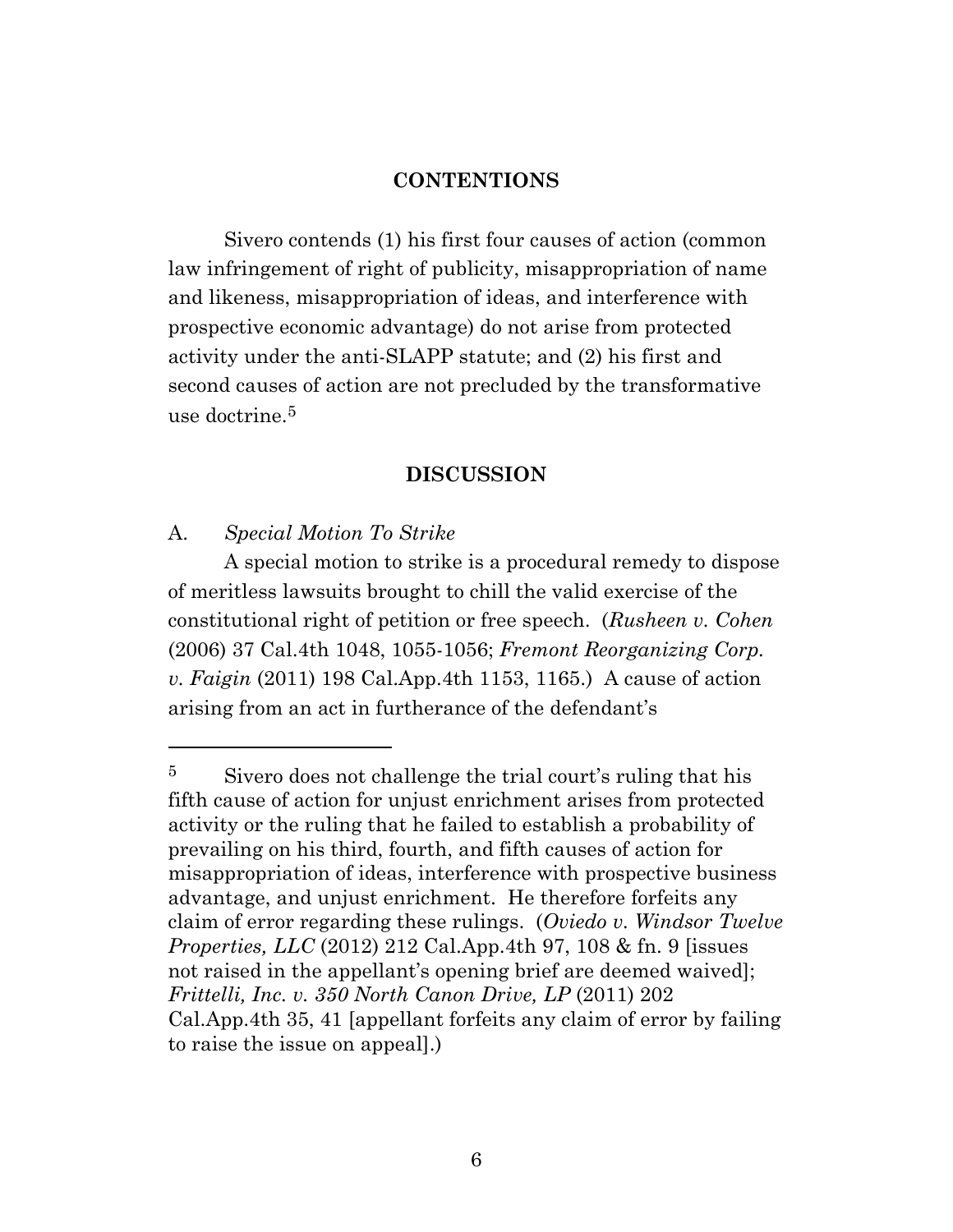constitutional right of petition or free speech in connection with a public issue is subject to a special motion to strike unless the plaintiff demonstrates a probability of prevailing on the claim. (§ 425.16, subd. (b)(1); *Barry v. State Bar of California* (2017) 2 Cal.5th 318, 321.) The defendant bears the initial burden of showing that the cause of action arises from protected activity (i.e., an "act in furtherance"). If the defendant satisfies this burden, the burden shifts to the plaintiff to demonstrate a probability of prevailing on the claim. (*Barry*, at p. 321.)

"Resolution of an anti-SLAPP motion involves two steps. First, the defendant must establish that the challenged claim arises from activity protected by section 425.16. [Citation.] If the defendant makes the required showing, the burden shifts to the plaintiff to demonstrate the merit of the claim by establishing a probability of success." (*Baral v. Schnitt* (2016) 1 Cal.5th 376, 384.)

In the first step, an ""act in furtherance of a person's right of petition or free speech under the United States or California Constitution in connection with a public issue' includes: (1) any written or oral statement or writing made before a legislative, executive, or judicial proceeding, or any other official proceeding authorized by law, (2) any written or oral statement or writing made in connection with an issue under consideration or review by a legislative, executive, or judicial body, or any other official proceeding authorized by law, (3) any written or oral statement or writing made in a place open to the public or a public forum in connection with an issue of public interest, or (4) any other conduct in furtherance of the exercise of the constitutional right of petition or the constitutional right of free speech in connection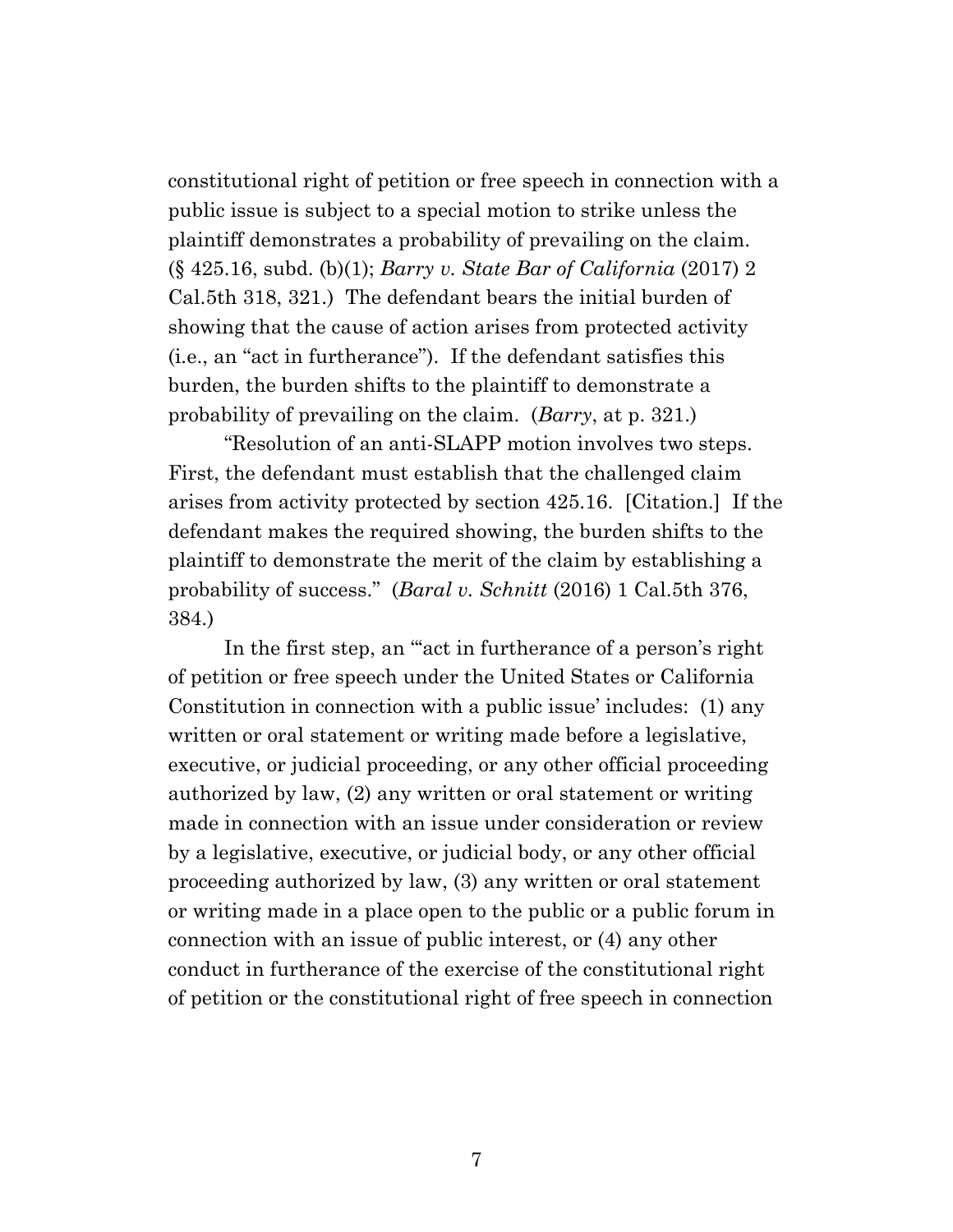with a public issue or an issue of public interest." (§ 425.16, subd. (e).)

A cause of action "aris[es] from" protected activity within the meaning of the anti-SLAPP statute only if the defendant's act on which the cause of action is based was an act in furtherance of the defendant's right of petition or free speech in connection with a public issue. (*City of Cotati v. Cashman* (2002) 29 Cal.4th 69, 78.) "[T]he focus is on determining what 'the defendant's activity [is] that gives rise to his or her asserted liability—and whether that activity constitutes protected speech or petitioning.' [Citation.] 'The only means specified in section 425.16 by which a moving defendant can satisfy the ["arising from"] requirement is to demonstrate that the defendant's conduct by which [the] plaintiff claims to have been injured falls within one of the four categories described in subdivision (e) . . . .' [Citation.] In short, in ruling on an anti-SLAPP motion, courts should consider the elements of the challenged claim and what actions by the defendant supply those elements and consequently form the basis for liability." (*Park v. Board of Trustees of California State University* (2017) 2 Cal.5th 1057, 1063.)

In the second step, a plaintiff establishes a probability of prevailing on the claim by showing that the complaint is legally sufficient and supported by a prima facie showing of facts that, if proved at trial, would support a judgment in the plaintiff's favor. (*Oasis West Realty, LLC v. Goldman* (2011) 51 Cal.4th 811, 820.) The court does not weigh the evidence, but determines as a matter of law whether the evidence is sufficient to support a judgment in the plaintiff's favor. (*Baral v. Schnitt*, *supra*, 1 Cal.5th at pp. 384-385; *Taus v. Loftus* (2007) 40 Cal.4th 683, 714*.*) The defendant can defeat the plaintiff's showing only by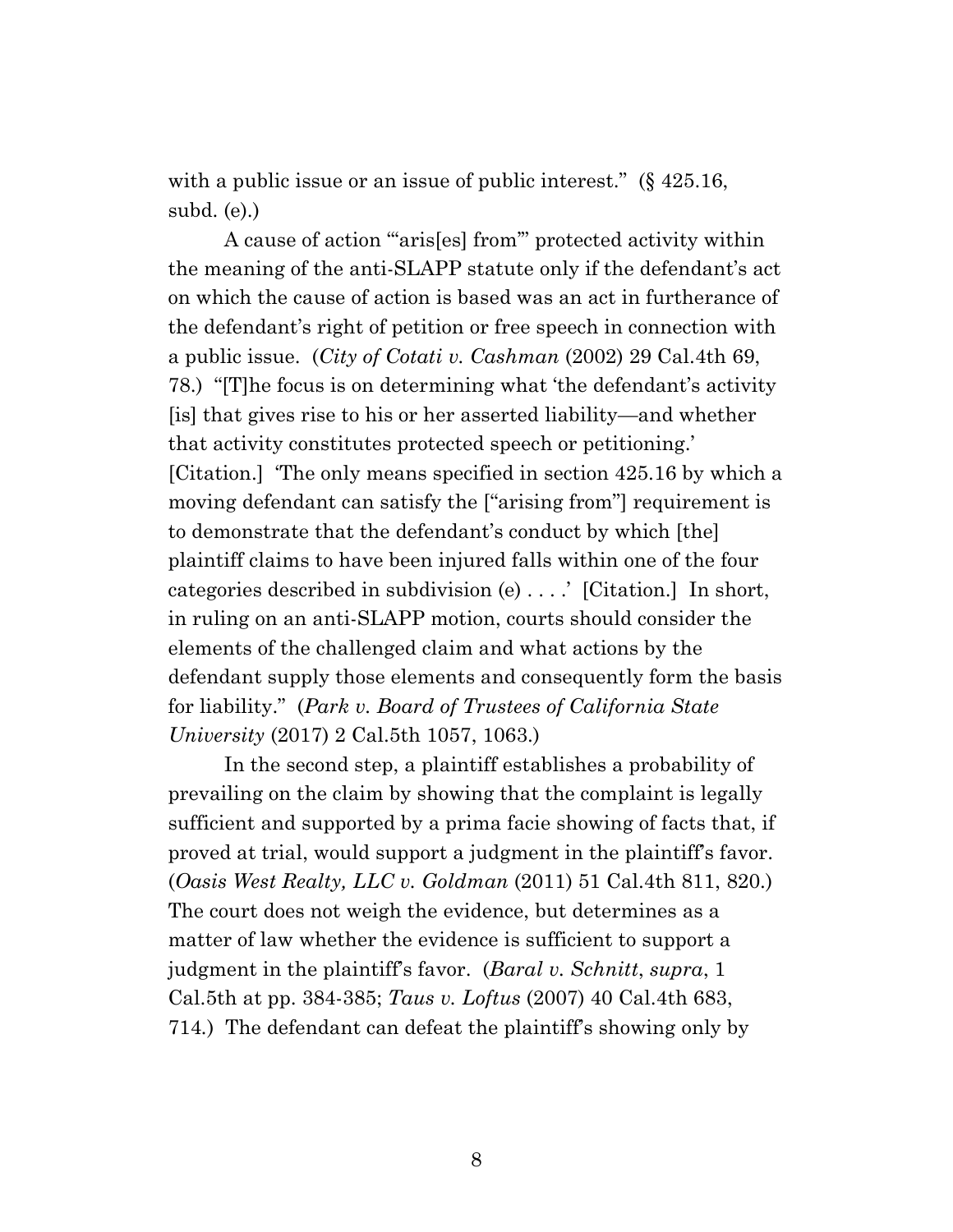presenting evidence that establishes as a matter of law that the plaintiff cannot prevail. (*Baral*, at pp. 384-385 [trial court "accepts the plaintiff's evidence as true, and evaluates the defendant's showing only to determine if it defeats the plaintiff's claim as a matter of law"]; *Oasis*, at p. 820.)

"Only a cause of action that satisfies *both* prongs of the anti-SLAPP statute—i.e., that arises from protected speech or petitioning *and* lacks even minimal merit—is a SLAPP, subject to being stricken under the statute." (*Navellier v. Sletten* (2002) 29 Cal.4th 82, 89.) On appeal, we independently review the trial court's determinations on both prongs. (*Hall v. Time Warner, Inc.* (2007) 153 Cal.App.4th 1337, 1345-1346.)

- B. *Step One: Sivero's Causes of Action Arise from Protected Activity*
	- 1. *The First and Second Causes of Action*

Before the trial court, Sivero argued his first two causes of action did not arise from protected activity because Fox's use of his likeness was not transformative and therefore was not protected by the First Amendment. Sivero confused the threshold question whether the causes of action arose from protected activity with the question whether Sivero established a probability of prevailing on the merits. (See *Navellier v. Sletten*, *supra*, 29 Cal.4th at p. 94 ["Plaintiff's argument 'confuses the threshold question of whether the SLAPP statute [potentially] applies with the question whether [an opposing plaintiff] has established a probability of success on the merits'"]; *Hunter v. CBS Broadcasting Inc.* (2013) 221 Cal.App.4th 1510, 1522 [the plaintiff's argument confused the threshold question whether the defendant's conduct arose from protected activity with the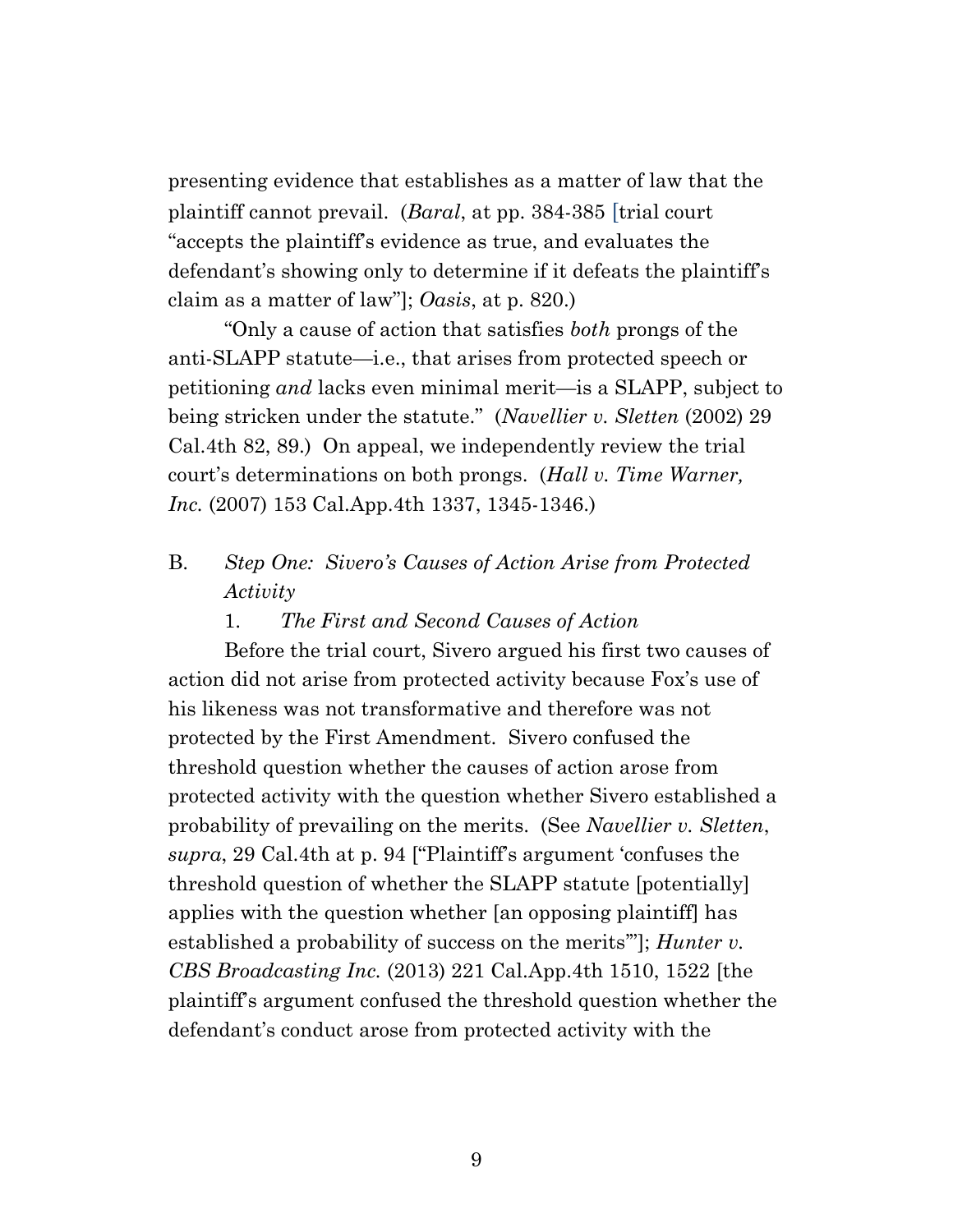purported unlawful motive for the defendant's conduct, which was a second prong issue concerning the merits].)

On appeal, Sivero raises two new arguments. First, he contends that because Fox could have commented on any public issues addressed in *The Simpsons* without using his likeness, his causes of action did not arise from protected activity. Explaining this argument, Sivero posits that because his likeness was not necessary for Fox's public commentary, the use of his likeness was not in furtherance of Fox's right of free speech "'in connection with a public issue"  $(\S 425.16, \text{subd. (e)})$ . Next, Sivero argues the use of his likeness in video games and other merchandise "[does] not exhibit the expressive elements protected by the First Amendment," and therefore his claims do not arise from protected activity.<sup>6</sup>

A reviewing court generally will not consider arguments made for the first time on appeal that could have been but were not asserted in the trial court. (*Hunter v. CBS Broadcasting Inc.*, *supra*, 221 Cal.App.4th at p. 1526 [refused to consider an argument under the first prong of the anti-SLAPP statute because the plaintiff did not present the argument to the trial court].) Doing so would be unfair to both the trial court and the opposing litigant. (*DiCola v. White Brothers Performance Products, Inc.* (2008) 158 Cal.App.4th 666, 676 [rejected the plaintiff's new theory on appeal in opposition to defendant's summary judgment motion].) Sivero has provided no persuasive argument why we should depart from this rule. His new arguments are therefore forfeited. (*Hunter*, at p. 1526.) Without

 $6$  Sivero fails to cite any authority in support of either argument.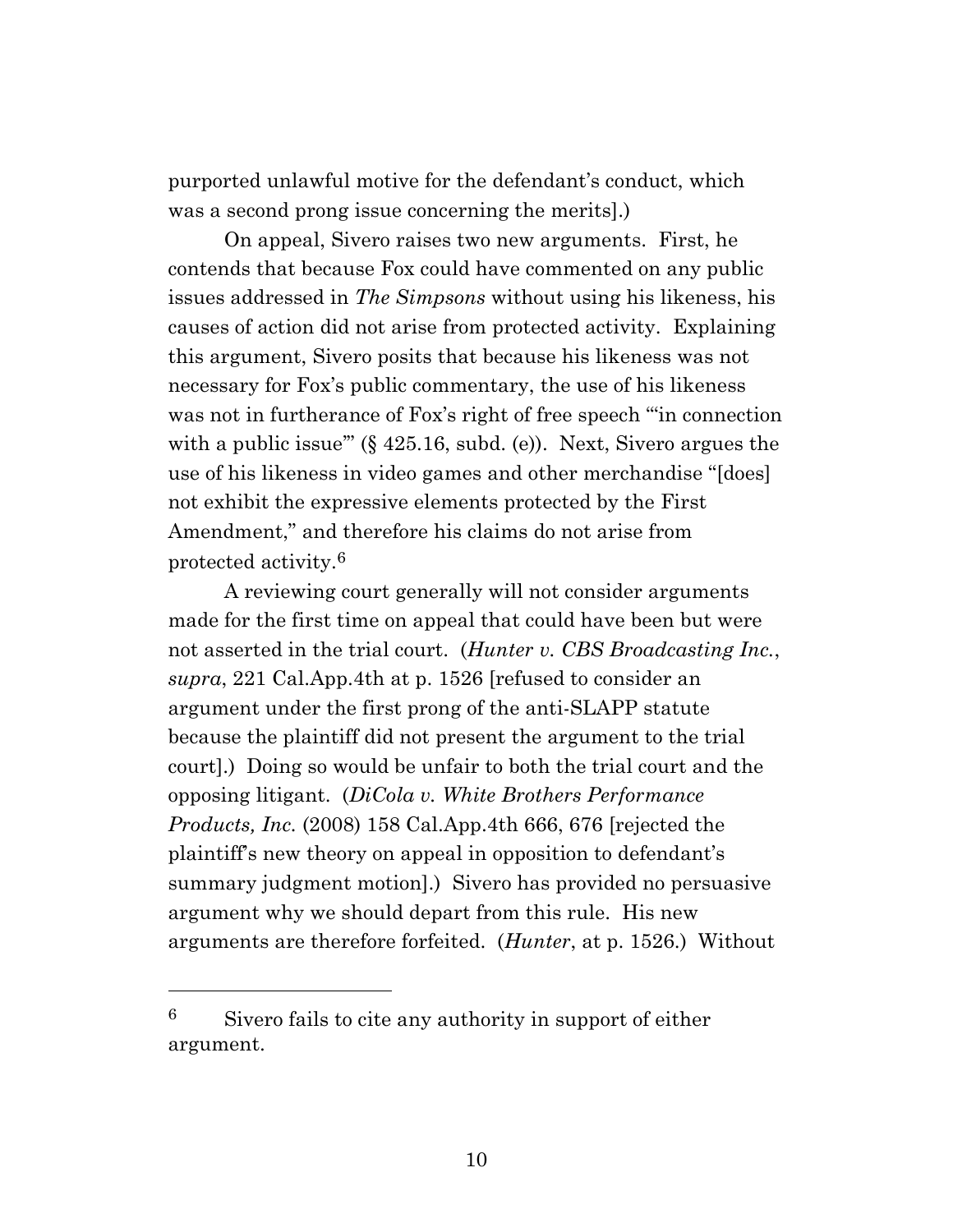any further challenge to the trial court's ruling, the first and second causes of action move on to the second step of the analysis.

# 2. *Sivero Has Shown No Error in the Ruling That His Third and Fourth Causes of Action Arise from Protected Activity*

Sivero argues his third cause of action for misappropriation of ideas and fourth cause of action for interference with prospective economic advantage do not arise from protected activity because these causes of action are based on tortious conduct and are not based on any constitutionally protected speech. According to Sivero, "the defendant should be required to prove the validity of its purported 'protected activity' in evaluating an anti-SLAPP motion." Sivero argues his third cause of action does not arise from "speech," but instead arises from "the act of stealing [Sivero's] idea and using it to [Fox's] own commercial advantage." Sivero argues his fourth cause of action does not arise from "the creation of Louie," but instead arises from Fox's "use of Louie," which "contributed to [Sivero's] loss of employment as well as the dilution of his 'typecast' mobster persona." Thus, Sivero argues tortious conduct cannot be protected activity and characterizes his third and fourth causes of action as arising from tortious conduct. Sivero misconstrues the first prong requirement.

A defendant satisfies its threshold burden of showing that a cause of action arises from protected activity by showing that the act on which the cause of action is based fits one or more of the four categories set forth in section 425.16, subdivision (e). (*Navellier v. Sletten*, *supra*, 29 Cal.4th at p. 88.) Subdivision (e)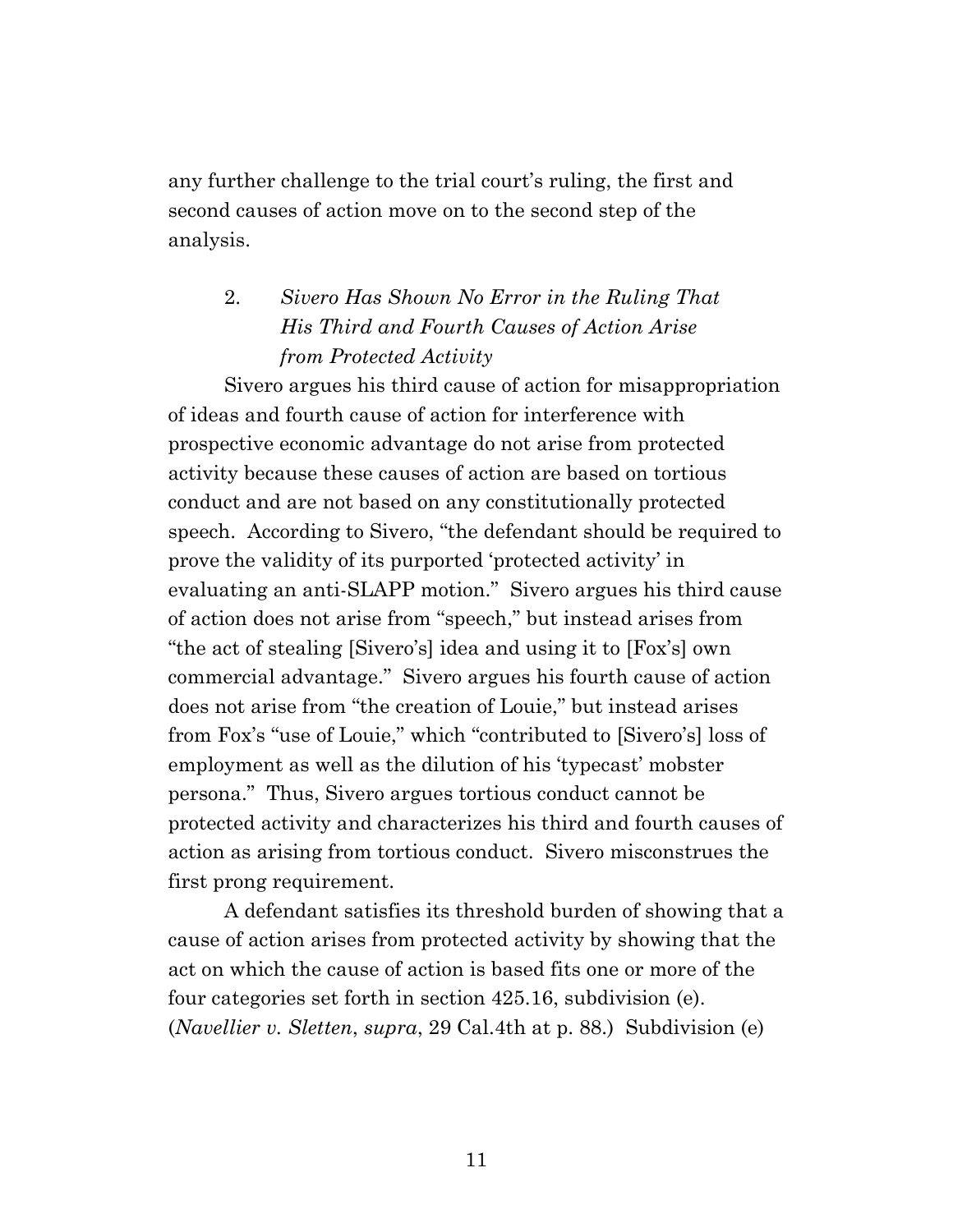of section 425.16 does not distinguish between tortious and nontortious conduct and does not exclude tortious conduct. A plaintiff cannot avoid the application of the anti-SLAPP statute simply by alleging a tort. Sivero cites no authority for such a proposition, and the argument is contrary to the law. Torts arise from protected activity when the basis for the claim is an act described in section 425.16, subdivision (e). (See, e.g., *Cross v. Facebook, Inc.* (2017) 14 Cal.App.5th 190, 196, 199-205 [claims for negligent misrepresentation, negligent interference with economic relations, breach of Civ. Code, § 3344, violation of common law right of publicity, and unfair competition]; *Jackson v. Mayweather* (2017) 10 Cal.App.5th 1240, 1255 [claims for invasion of privacy, defamation, and intentional and negligent infliction of emotional distress].)

Courts may not "read a separate proof-of-validity requirement into the operative sections of the statute. [Citations.] Rather, any 'claimed illegitimacy of the defendant's acts is an issue which the plaintiff must raise *and* support in the context of the discharge of the plaintiff's [secondary] burden to provide a prima facie showing of the merits of the plaintiff's case.' [Citation.]" (*Navellier v. Sletten*, *supra*, 29 Cal.4th at p. 94.) Contrary to Sivero's argument, the defendant need not establish the validity of its conduct in order to show the cause of action arises from protected activity, and the plaintiff cannot show that a cause of action does not arise from protected activity simply by characterizing the defendant's alleged conduct as tortious.

Moreover, the trial court properly found Sivero's third and fourth causes of action arise from protected activity. An act in furtherance of the defendant's constitutional right of petition or free speech includes "any . . . conduct in furtherance of the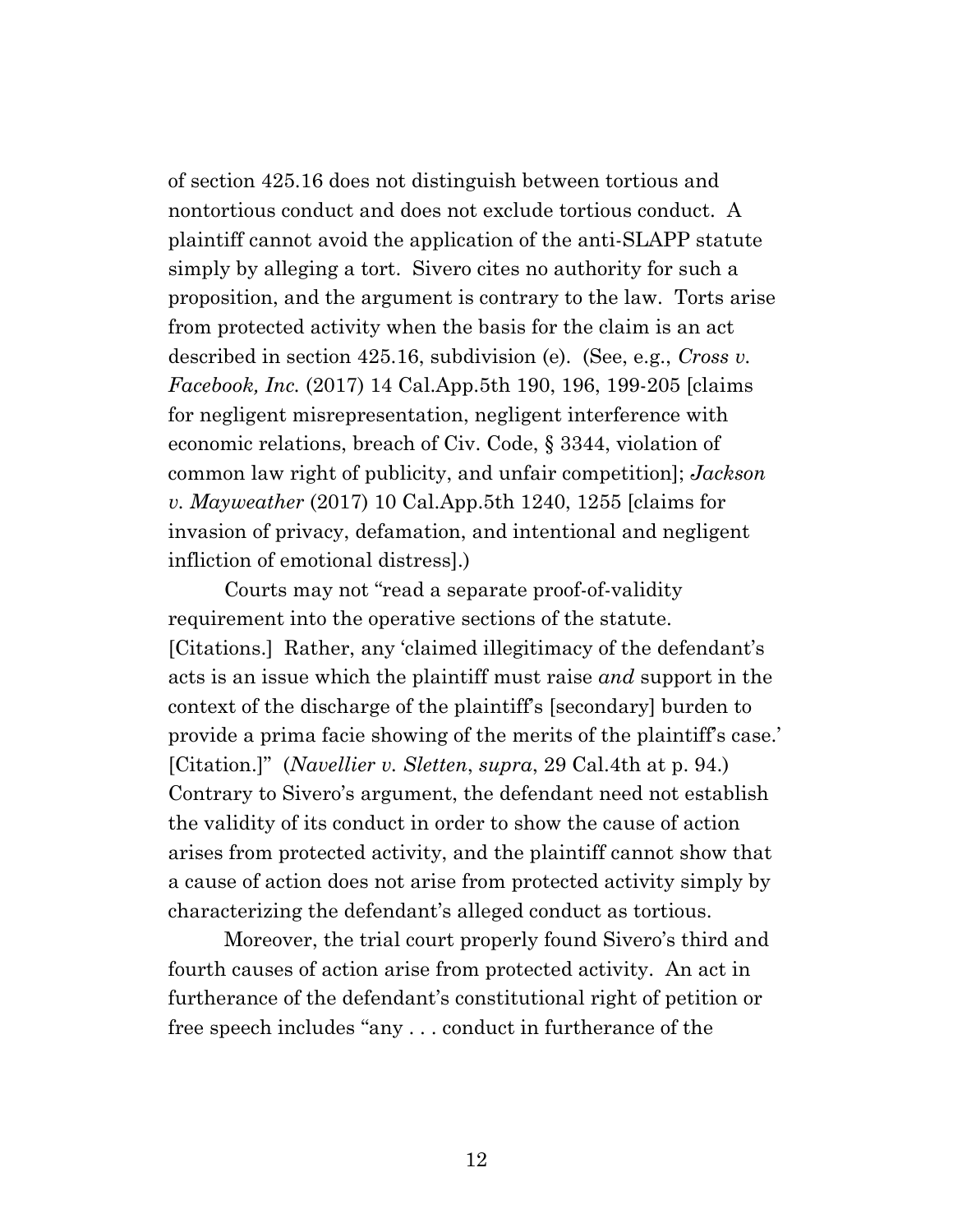exercise of the constitutional right of petition or the constitutional right of free speech in connection with a public issue or an issue of public interest."  $(\S 425.16, \text{subd.} (e)(4))$ . We must construe this provision broadly in favor of protecting the defendant's continued participation in matters of public significance. (*Id*., subd. (a); *Brodeur v. Atlas Entertainment, Inc.*  (2016) 248 Cal.App.4th 665, 674 [the term "public interest" in the anti-SLAPP statute must be construed broadly].)

The basis for Sivero's third cause of action for misappropriation of ideas is Fox's commercial exploitation of the persona Sivero developed. The basis for Sivero's fourth cause of action for intentional interference with prospective economic advantage is the same. These causes of action arise from protected activity under the anti-SLAPP statute if Fox's use of Sivero's likeness involved protected activity.

A television show is an expressive work protected by the First Amendment right of free speech, so creating and broadcasting a television show are acts in furtherance of the constitutional right of free speech. (*Hunter v. CBS Broadcasting Inc.*, *supra*, 221 Cal.App.4th 1510, 1521 [the defendant's selection of television weather anchors was an act in furtherance of the right of free speech]; *Tamkin v. CBS Broadcasting, Inc.*, *supra*, 193 Cal.App.4th at p. 143 [the defendant's use of the plaintiffs' names in a popular television show was an act in furtherance of the right of free speech].) The same is true of movies and video games. (*Brown v. Entertainment Merchants Assn.* (2011) 564 U.S. 786, 790 [131 S.Ct. 2729, 180 L.Ed.2d 708] [video games are protected by the First Amendment because they "communicate ideas—and even social messages"]; *No Doubt*, *supra*, 192 Cal.App.4th at p. 1027 ["Video games generally are considered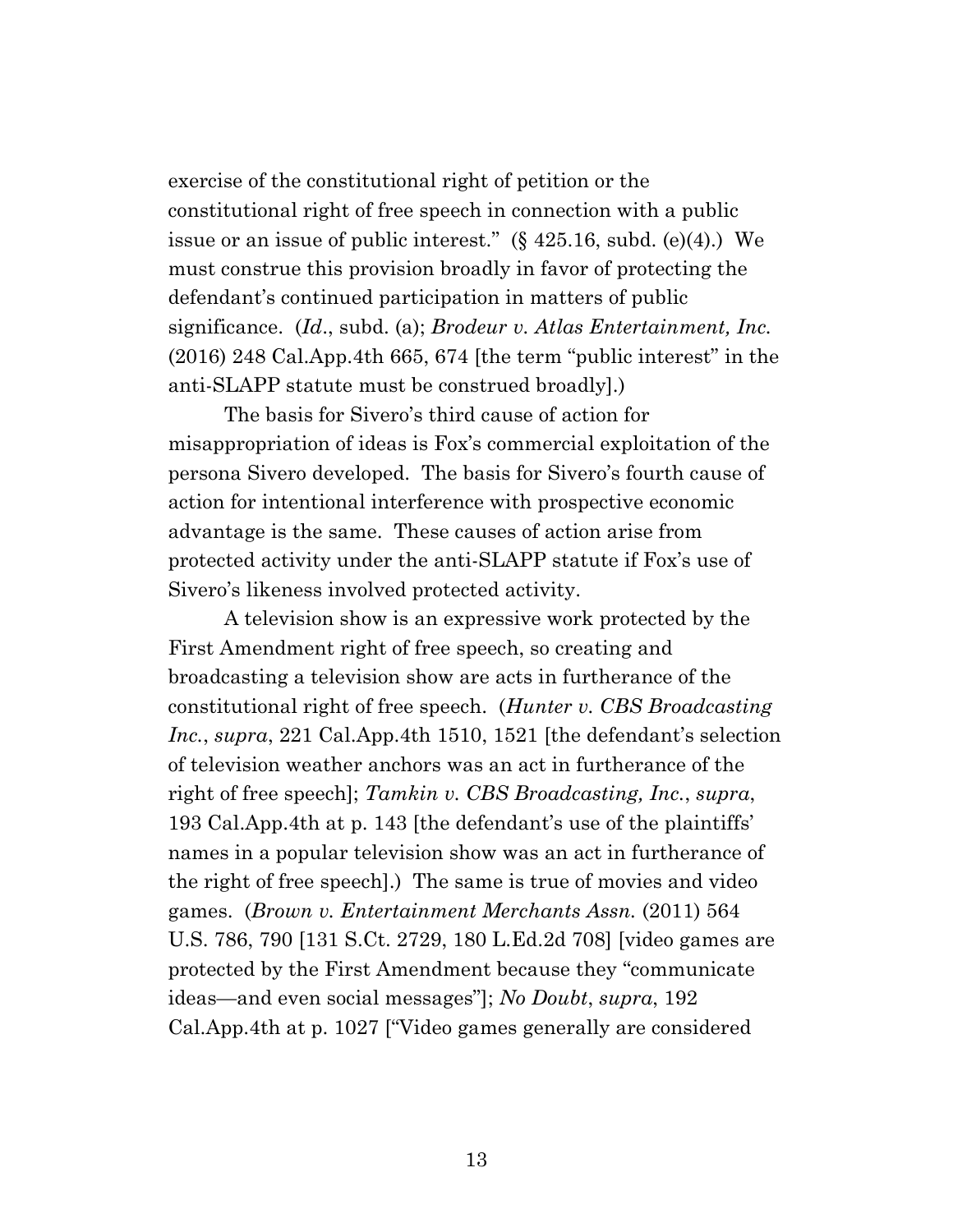'expressive works' subject to First Amendment protections"]; *Polydoros v. Twentieth Century Fox Film Corp.* (1997) 67 Cal.App.4th 318, 323-324 ["[f]ilm . . . whether exhibited in theaters or on television, is protected by constitutional guarantees of free expression"].)

Creating and broadcasting a popular television show, movie, or video game constitutes conduct "in connection with an issue of public interest" because ""an issue of public interest"... is *any issue in which the public is interested.* In other words, the issue need not be "significant" to be protected by the anti-SLAPP statute—it is enough that it is one in which the public takes an interest.'" (*Tamkin v. CBS Broadcasting, Inc.*, *supra*, 193 Cal.App.4th at p. 143; accord, *Brodeur v. Atlas Entertainment, Inc.*, *supra*, 248 Cal.App.4th at p. 675; see also *No Doubt*, *supra*, 192 Cal.App.4th at p. 1027 [the defendant's use of a band's likeness in a video game was a matter of public interest because the band had achieved widespread fame]; *Kronemyer v. Internet Movie Database Inc.* (2007) 150 Cal.App.4th 941, 949 ["the motion picture My Big Fat Greek Wedding was a topic of widespread public interest"].) In light of the widespread popularity of *The Simpsons*, Sivero's third and fourth causes of action arise from conduct in furtherance of the exercise of the constitutional right of free speech in connection with an issue of public interest. 7

<sup>7</sup> As discussed, Sivero does not challenge the trial court's finding that his fifth cause of action for unjust enrichment arises from protected activity.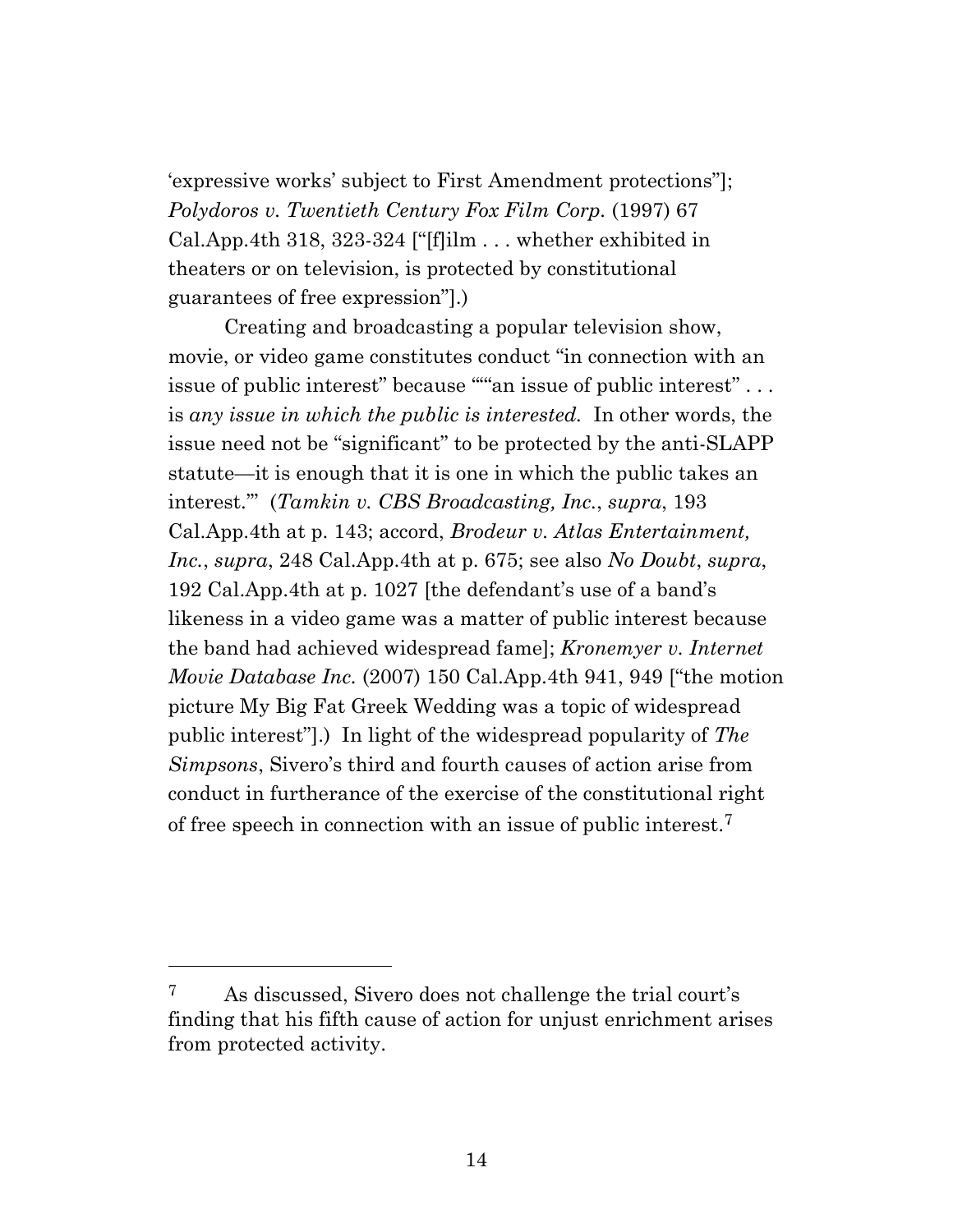C. *Step Two: Sivero Cannot Establish a Probability of Prevailing on His First and Second Causes of Action*

If the defendant shows the challenged causes of action arise from protected activity, the burden shifts to the plaintiff to establish a probability of prevailing on the claims. (*Baral v. Schnitt*, *supra*, 1 Cal.5th at p. 384.) Sivero contends he established a probability of prevailing on his first cause of action for common law infringement of right of publicity and second cause of action for misappropriation of name and likeness.<sup>8</sup>

### 1. *The Right of Publicity*

"The right of publicity protects an individual's right to profit from the commercial value of his or her identity. [Citations.] California recognizes both a common law and statutory right of publicity. [Citation.]" (*Ross v. Roberts* (2013) 222 Cal.App.4th 677, 684.)

The elements of a common law cause of action for infringement of the right of publicity are "'"(1) the defendant's use of the plaintiff's identity; (2) the appropriation of plaintiff's name or likeness to defendant's advantage, commercially or otherwise; (3) lack of consent; and (4) resulting injury. [Citations.]" [Citation.]' [Citation.]" (*Maxwell v. Dolezal* (2014) 231 Cal.App.4th 93, 97.)

Civil Code section 3344 establishes a statutory right of publicity. (*Winter v. DC Comics* (2003) 30 Cal.4th 881, 885 (*Winter*).) The statute states, in relevant part, "Any person who

<sup>8</sup> As discussed, Sivero does not challenge the trial court's ruling that he failed to establish a probability of prevailing on his third, fourth, and fifth causes of action.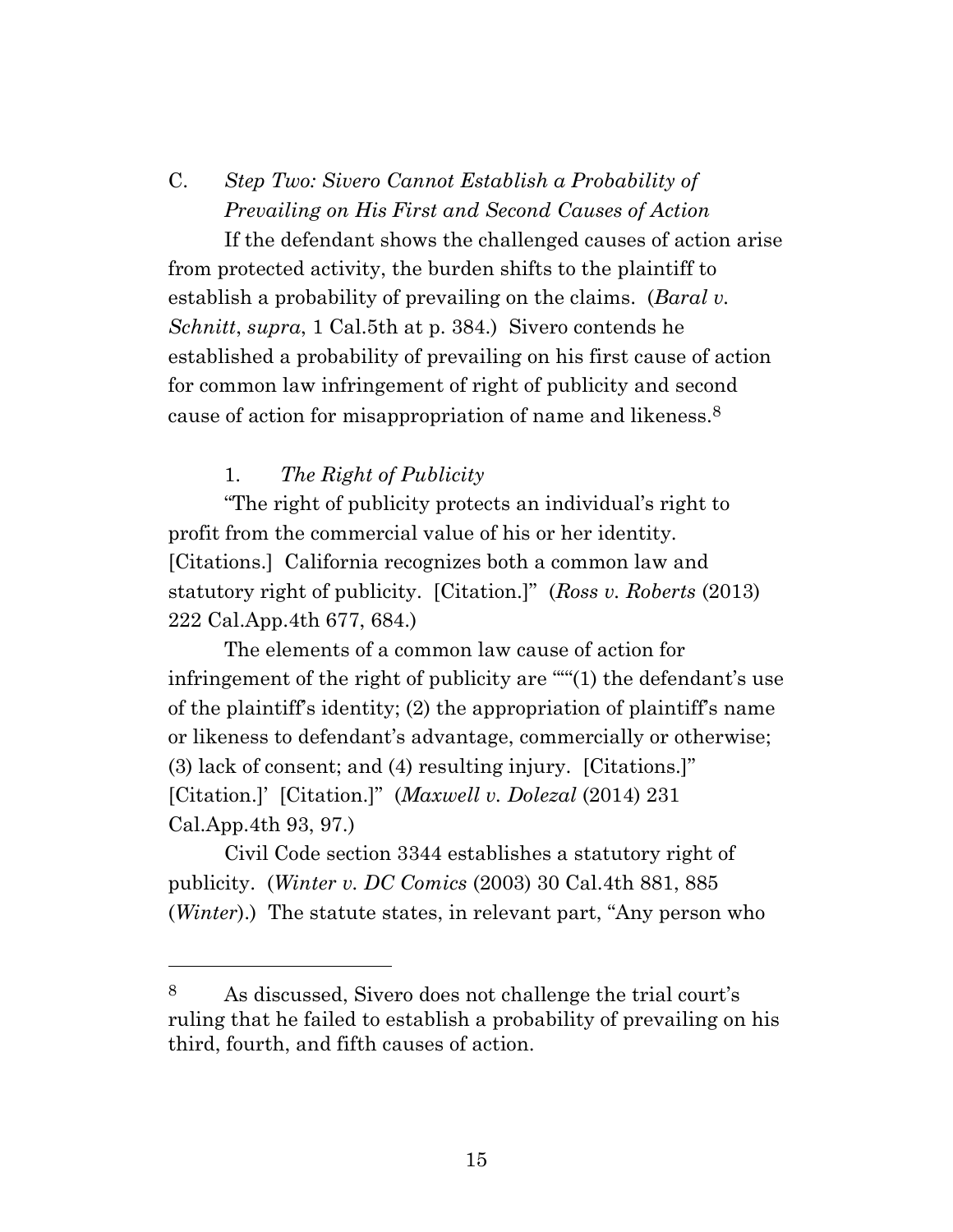knowingly uses another's name, voice, signature, photograph, or likeness, in any manner, on or in products, merchandise, or goods, or for purposes of advertising or selling, or soliciting purchases of, products, merchandise, goods or services, without such person's prior consent, or, in the case of a minor, the prior consent of his parent or legal guardian, shall be liable for any damages sustained by the person or persons injured as a result thereof...." (Civ. Code,  $\S 3344$ , subd. (a).) The elements of a statutory cause of action for misappropriation of right of publicity include all of the common law elements plus two additional elements: the defendant's knowing use and a direct connection between the defendant's use and the commercial purpose. (*Local TV, LLC v. Superior Court* (2016) 3 Cal.App.5th 1, 13.)

#### 2. *The Transformative Use Defense*

A tension exists between the right of publicity and the First Amendment right of free speech and expression. (*Winter*, *supra*, 30 Cal.4th at p. 885; *Comedy III Productions, Inc. v. Gary Saderup, Inc.* (2001) 25 Cal.4th 387, 396 (*Comedy III*).) "Because celebrities take on public meaning, the appropriation of their likenesses may have important uses in uninhibited debate on public issues, particularly debates about culture and values. And because celebrities take on personal meanings to many individuals in the society, the creative appropriation of celebrity images can be an important avenue of individual expression." (*Comedy III*, at p. 397; accord, *Winter*, at p. 887.) "[T]he very importance of celebrities in society means that the right of publicity has the potential of censoring significant expression by suppressing alternative versions of celebrity images that are iconoclastic, irreverent, or otherwise attempt to redefine the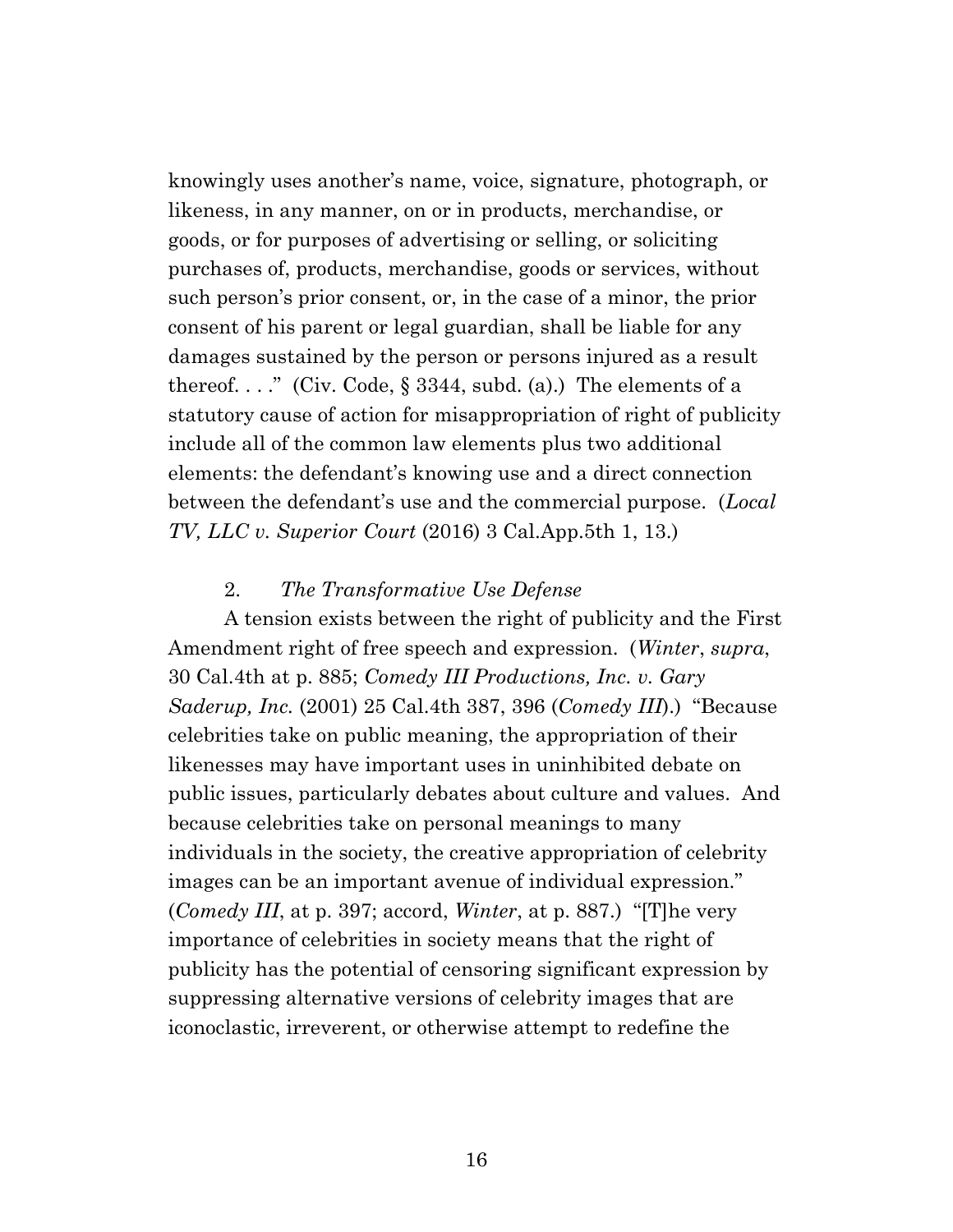celebrity's meaning." (*Comedy III*, at p. 397; accord, *Winter*, at p. 887.)

The California Supreme Court has developed a balancing test between the First Amendment and the right of publicity to determine whether the challenged work merely appropriates a celebrity's likeness and economic value, and therefore is not entitled to First Amendment protection, or adds significant creative elements so as to transform the work into the defendant's own expression. (*Winter*, *supra*, 30 Cal.4th at p. 888; *Comedy III*, *supra*, 25 Cal.4th at p. 391.) "When artistic expression takes the form of a literal depiction or imitation of a celebrity for commercial gain, directly trespassing on the right of publicity without adding significant expression beyond that trespass, the state law interest in protecting the fruits of artistic labor outweighs the expressive interests of the imitative artist." (*Comedy III*, at p. 405, fn. omitted.) On the other hand, when "a product containing a celebrity's likeness is so transformed that it has become primarily the defendant's own expression rather than the celebrity's likeness," it is protected by the First Amendment.<sup>9</sup> (*Comedy III*, at p. 406.) As the California Supreme Court stated in *Comedy III*, "This inquiry into whether a work is

<sup>9</sup> *Comedy III*, *supra*, 25 Cal.4th at page 406, stated: "Another way of stating the inquiry is whether the celebrity likeness is one of the 'raw materials' from which an original work is synthesized, or whether the depiction or imitation of the celebrity is the very sum and substance of the work in question. We ask, in other words, whether a product containing a celebrity's likeness is so transformed that it has become primarily the defendant's own expression rather than the celebrity's likeness. And when we use the word 'expression,' we mean expression of something other than the likeness of the celebrity."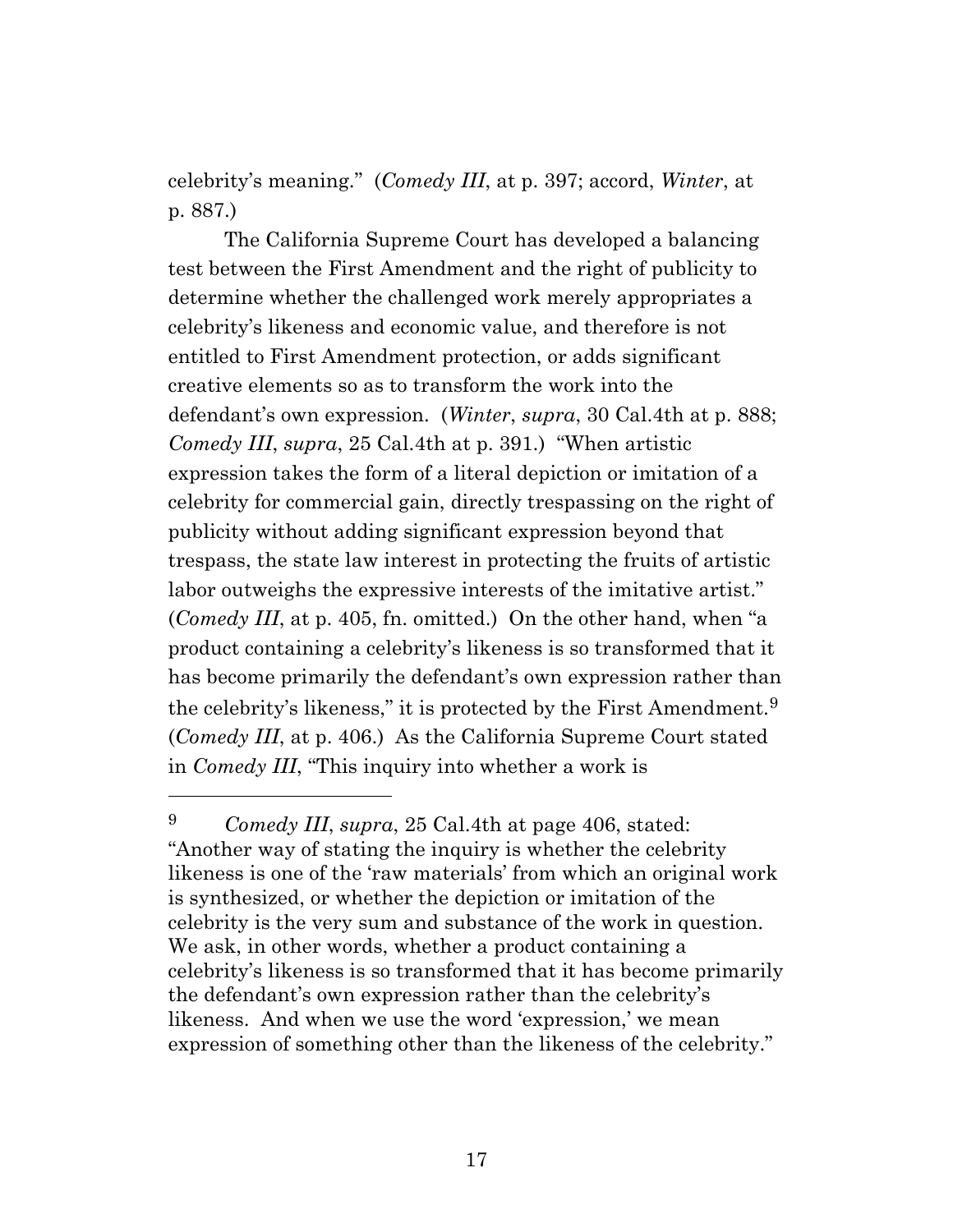'transformative' appears to us to be necessarily at the heart of any judicial attempt to square the right of publicity with the First Amendment." (*Id.* at p. 404.)

Thus, the First Amendment is an affirmative defense to a cause of action based on the right of publicity to the extent that the challenged work "contains significant transformative elements or that the value of the work does not derive primarily from the celebrity's fame." (*Comedy III*, *supra*, 25 Cal.4th at p. 407.) This is known as the "transformative use" defense. (*No Doubt*, *supra*, 192 Cal.App.4th at pp. 1031-1032.) "'[B]ecause unnecessarily protracted litigation would have a chilling effect upon the exercise of First Amendment rights, speedy resolution of cases involving free speech is desirable.' [Citations.] As in *Comedy III* . . . , courts can often resolve the question as a matter of law simply by viewing the work in question and, if necessary, comparing it to an actual likeness of the person or persons portrayed. Because of these circumstances, an action presenting this issue is often properly resolved on summary judgment or, if the complaint includes the work in question, even demurrer." (*Winter*, *supra*, 30 Cal.4th at pp. 891-892 [resolved the issue of transformative use in reviewing an appeal from a summary judgment]; see *No Doubt*, at pp. 1033-1035 [resolved the issue of transformative use on appeal from the denial of an anti-SLAPP motion].)

Since the California Supreme Court announced the transformative use test in 2001, case law has developed along a continuum with those cases finding the facts establish a transformative use on one end and those finding a nontransformative, literal depiction on the other. An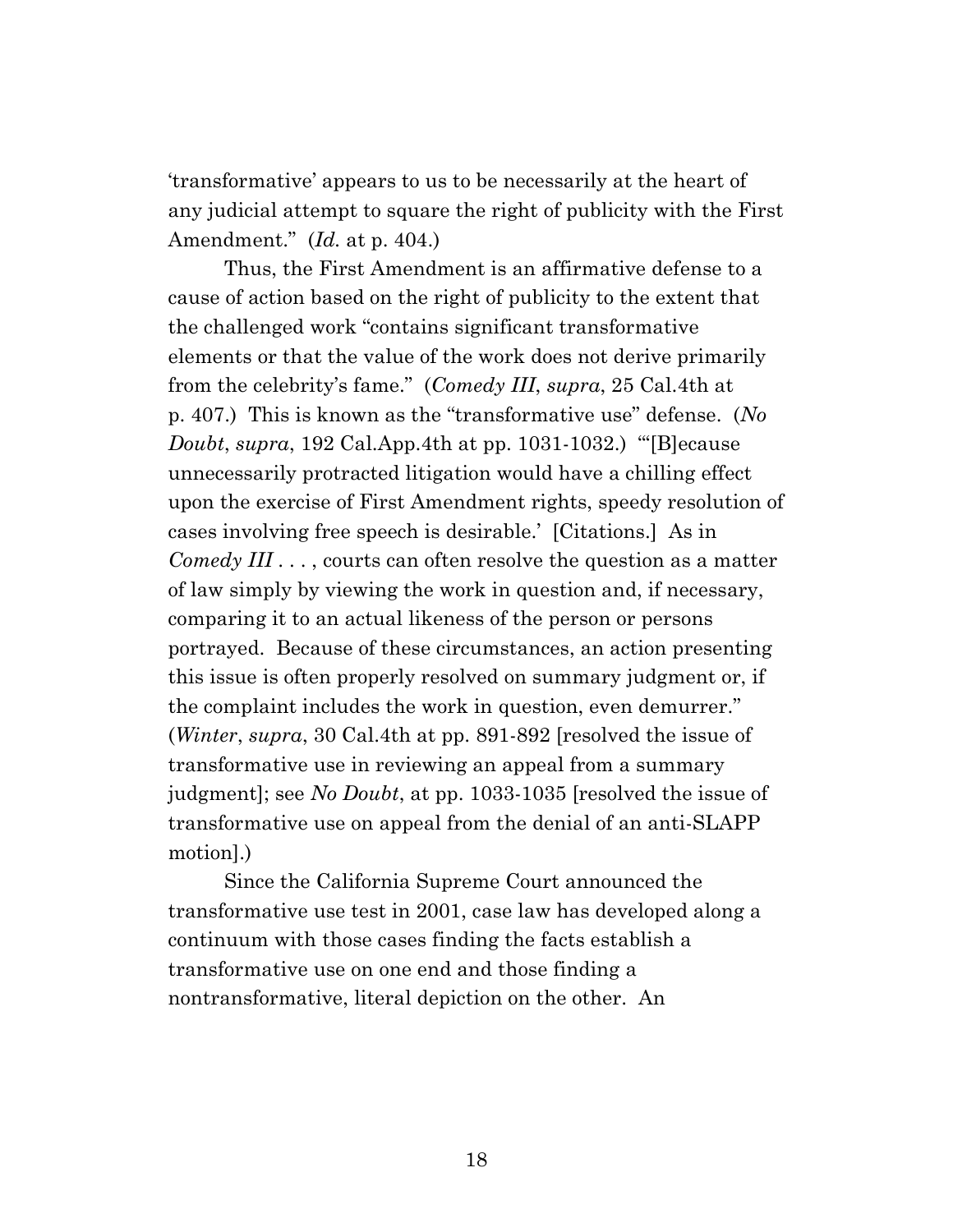examination of several cases demonstrates the relevant distinctions and factors that differentiate the two ends.

*Comedy III*, *supra*, 25 Cal.4th 387, *No Doubt*, *supra*, 192 Cal.App.4th 1018, and *In re NCAA Student-Athlete Name & Likeness* (9th Cir. 2013) 724 F.3d 1268 (*NCAA*) are three cases finding the use of the celebrity's likeness to be literal and not transformative.

The California Supreme Court in *Comedy III* concluded as a matter of law that lithographs and silkscreened T-shirts bearing portraits of The Three Stooges were not transformative, stating that the artist's "undeniable skill [was] manifestly subordinated to the overall goal of creating literal, conventional depictions of The Three Stooges so as to exploit their fame." (*Comedy III*, *supra*, 25 Cal.4th at p. 409.) The court stated, "we can discern no significant transformative or creative contribution." (*Ibid.*) The court stated further, "Moreover, the marketability and economic value of [the artist's] work derives primarily from the fame of the celebrities depicted. While that fact alone does not necessarily mean the work receives no First Amendment protection, we can perceive no transformative elements in [the artist's] works that would require such protection." (*Ibid.*)

*Comedy III* stated that not all reproductions of celebrity portraits were unprotected by the First Amendment, noting that Andy Warhol's silkscreens of celebrities involving "distortion and the careful manipulation of context" conveyed "a message that went beyond the commercial exploitation of celebrity images and became a form of ironic social comment on the dehumanization of celebrity itself." (*Comedy III*, *supra*, 25 Cal.4th at pp. 408-409.) Such expressions may be protected by the First Amendment, and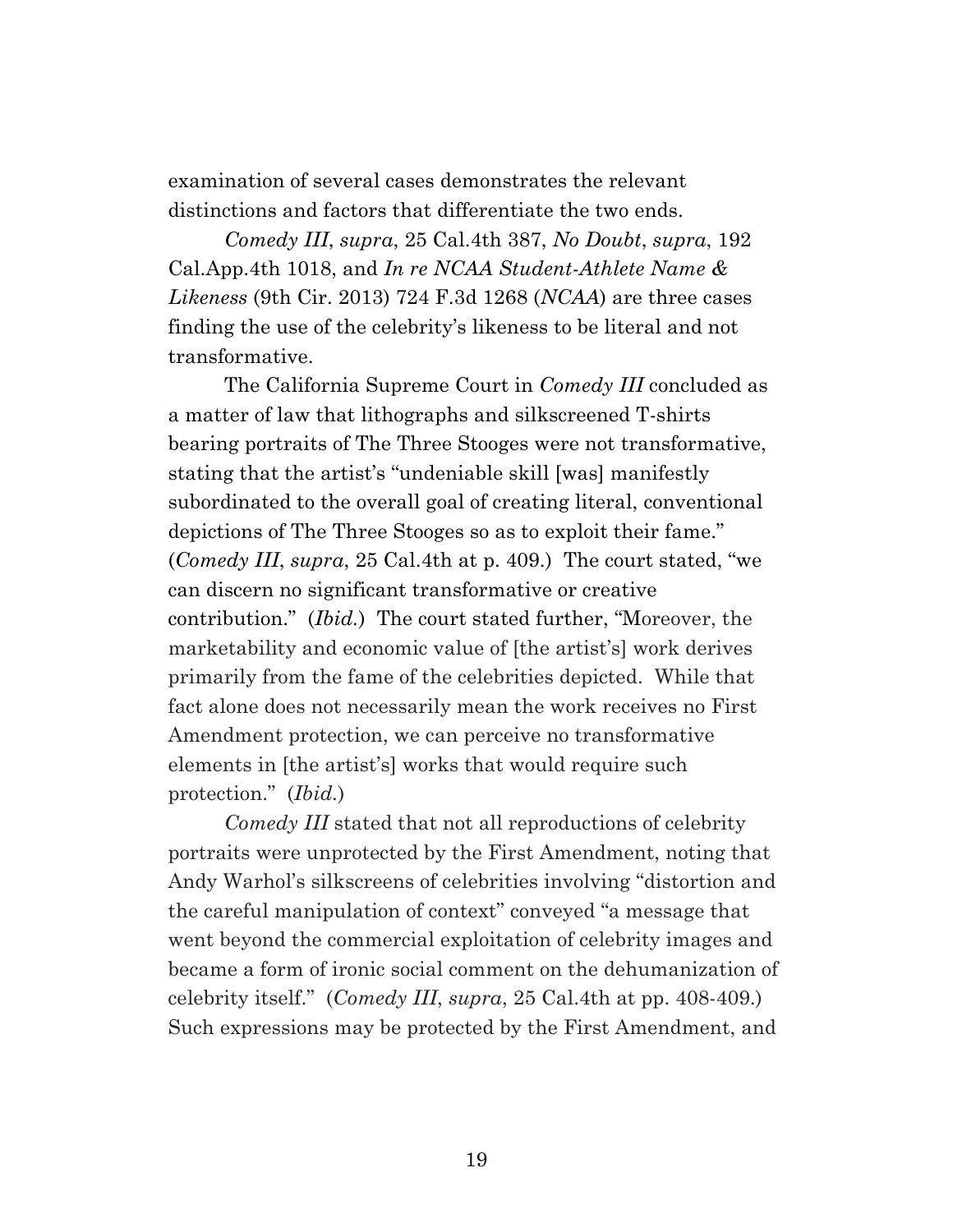"the distinction between protected and unprotected expression will sometimes be subtle." (*Id.* at p. 409.) In contrast, the court found the defendant's literal depictions of The Three Stooges contained no transformative elements. (*Ibid.*)

*No Doubt* involved a video game in which players simulated performing popular songs as members of a rock band. Players could choose to perform as images of fictional characters or reallife rock stars. (*No Doubt*, *supra*, 192 Cal.App.4th at p. 1023.) The court held the defendant's use of likenesses of members of the real-life rock band No Doubt was not transformative because the images were "literal recreations of the band members" doing "the same activity by which the band achieved and maintains its fame." (*Id.* at p. 1034.) The video game images were "computergenerated recreations of the real band members, painstakingly designed to mimic their likenesses." (*Id.* at p. 1033.) The court stated that none of the variables afforded to the game player, such as changing the venue of the performances, "transform[ed] the avatars into anything other than exact depictions of No Doubt's members doing exactly what they do as celebrities." (*Id.* at p. 1034.)

*NCAA* involved a video game in which players simulated playing football by controlling avatars representing actual college football players. The college teams in the game included all of the players from the real-life college teams with their actual jersey numbers and virtually identical physical characteristics, but without the players' names on their jerseys. (*NCAA*, *supra*, 724 F.3d at p. 1271.) The plaintiff was one of the college football players depicted in the video game. (*Id.* at p. 1272.) The Ninth Circuit held the defendant's use of the plaintiff's likeness was not transformative because the avatar was a literal depiction closely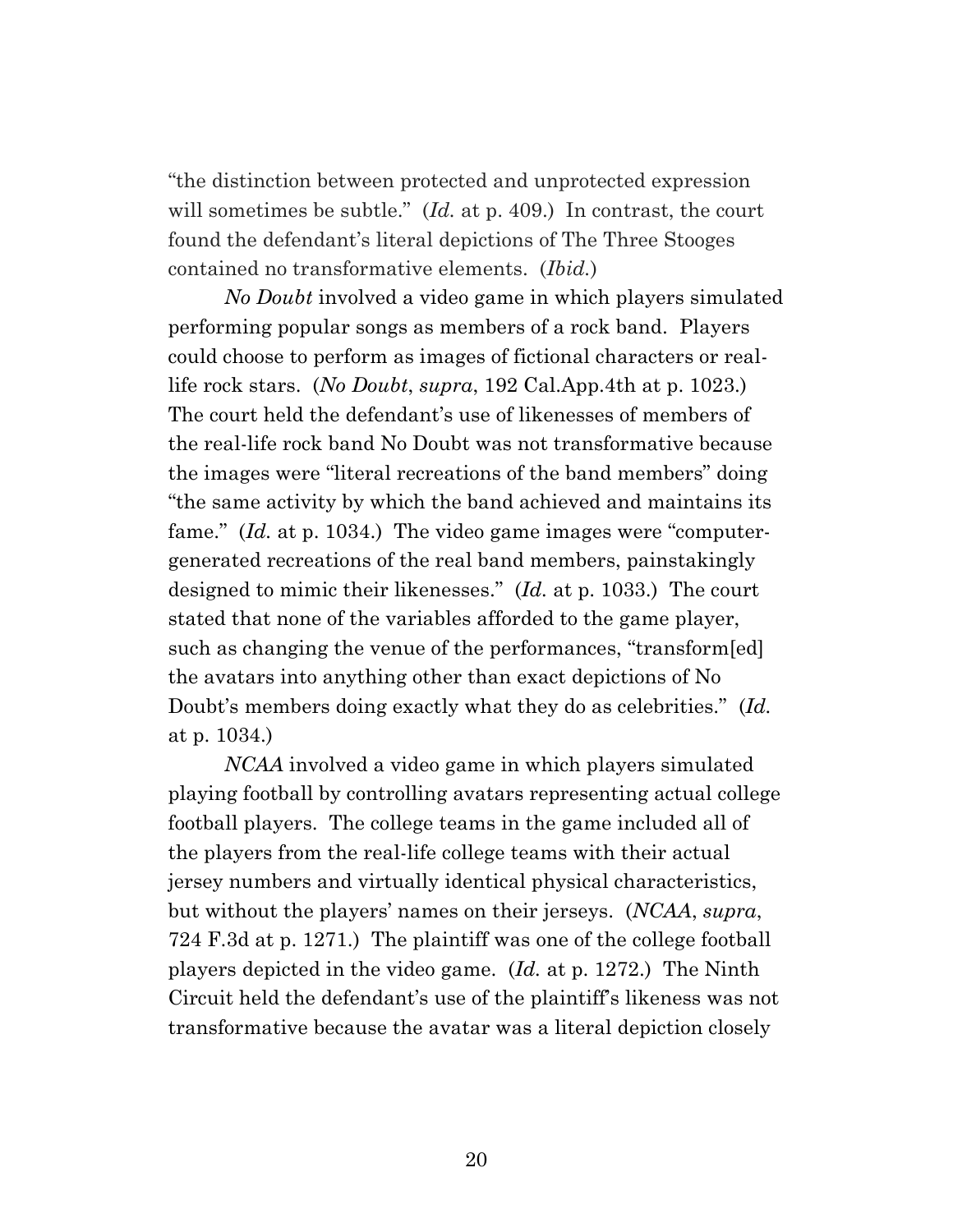matching the plaintiff's physical characteristics, and the video game depicted the plaintiff performing the same activity for which he was known in real life, that is, playing football. (*Id.* at p. 1276.) The context in which the activity occurred was similarly realistic because the video game depicted the plaintiff playing football in realistic reproductions of actual football stadiums. (*Ibid.*)

On the other end of the continuum are *Winter*, *supra*, 30 Cal.4th 881 and *Kirby v. Sega of America, Inc.* (2006) 144 Cal.App.4th 47, 58 (*Kirby*), in which the courts held the transformative use defense applied and provided a complete defense. In *Winter*, the California Supreme Court concluded as a matter of law that comic books containing characters evoking two well-known musicians were sufficiently transformative that they were protected by the First Amendment, and therefore held that the defendant was entitled to summary judgment. (*Winter*, at p. 892.)

*Winter*, *supra*, 30 Cal.4th at page 890, stated: "We can readily ascertain that [the comic books] are not just conventional depictions of plaintiffs but contain significant expressive content other than plaintiffs' mere likenesses. Although the fictional characters Johnny and Edgar Autumn are less-than-subtle evocations of Johnny and Edgar Winter, the books do not depict plaintiffs literally. Instead, plaintiffs are merely part of the raw materials from which the comic books were synthesized. To the extent the drawings of the Autumn brothers resemble plaintiffs at all, they are distorted for purposes of lampoon, parody, or caricature. And the Autumn brothers are but cartoon characters—half-human and half-worm—in a larger story, which is itself quite expressive. The characters and their portrayals do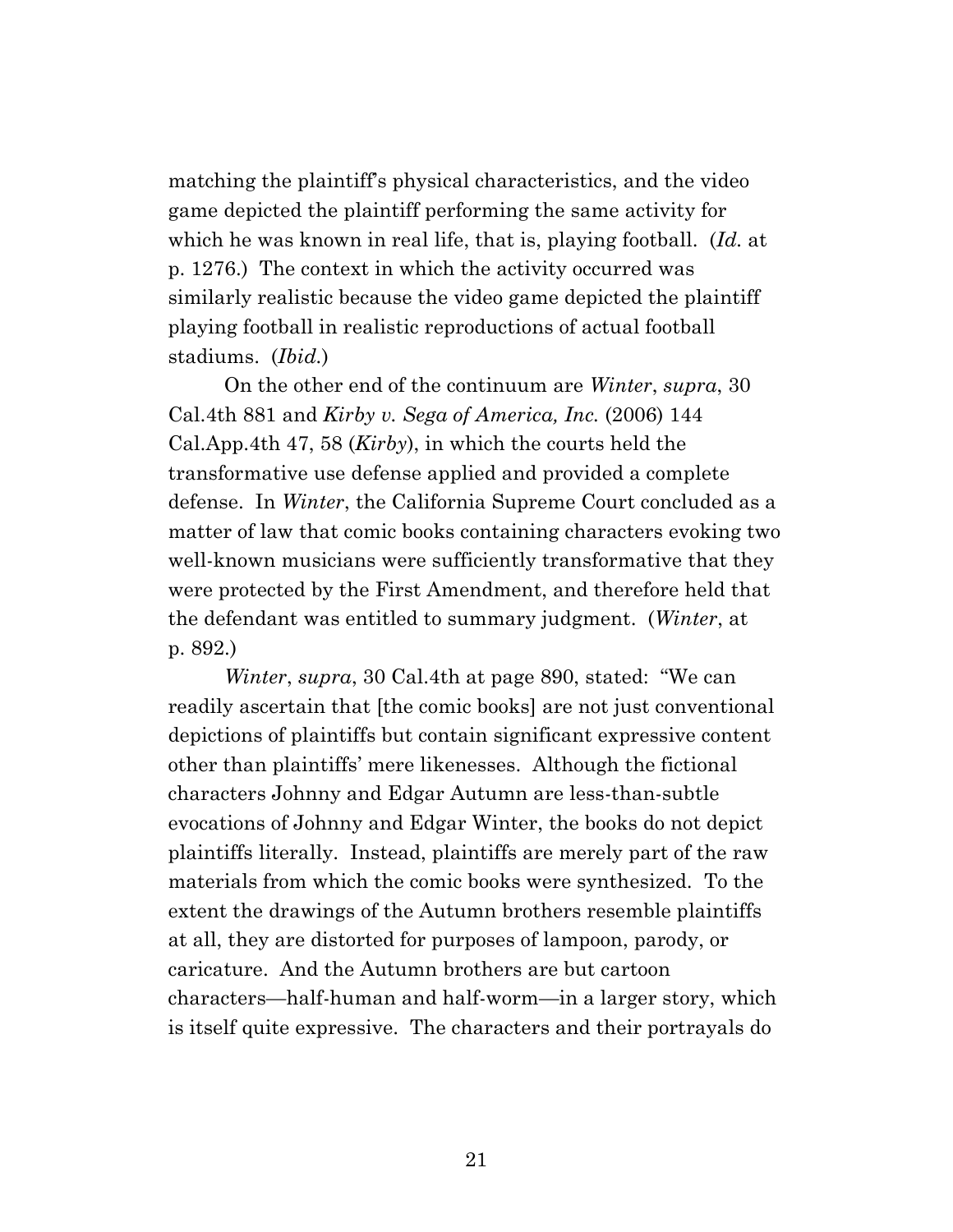not greatly threaten plaintiffs' right of publicity. Plaintiffs' fans who want to purchase pictures of them would find the drawings of the Autumn brothers unsatisfactory as a substitute for conventional depictions."

In *Kirby*, *supra*, 144 Cal.App.4th 47, a video game featured a news reporter in outer space in the 25th century. The reporter, named Ulala, investigated an invasion of earth by aliens who shot people with ray guns causing them to dance uncontrollably. Players advanced in the game by causing Ulala to match the dance moves of other characters. (*Id.* at p. 52.) The plaintiff, Kierin Kirby, the lead singer of a band that was popular in the early 1990's, alleged the defendant had misappropriated her name and likeness. <sup>10</sup> (*Id.* at p. 53.) The court concluded there was a triable issue of fact whether the defendant had misappropriated the plaintiff's likeness, but held the transformative use doctrine, nonetheless, provided a complete defense. (*Id.* at pp. 56-57, 59.)

Despite the similarities between Ulala and Kirby, there were notable differences, including "Ulala's extremely tall, slender computer-generated physique," based in part on the Japanese "'anime'" style; Ulala's hairstyle and costume; the game's setting in outer space in the 25th century; and Ulala's distinctive dance moves. (*Kirby*, *supra*, 144 Cal.App.4th at p. 59.) Those differences were creative elements making Ulala a new

<sup>10</sup> The court recognized a resemblance between the visual images of Kirby and Ulala, and noted that "Ulala's name is a phonetic variant of 'ooh la la,' a phrase often used by Kirby and associated with Kirby." (*Kirby*, *supra*, 144 Cal.App.4th at p. 56.) "[B]oth Kirby and Ulala used the phrases 'groove,' 'meow,' 'deelish,' and 'I won't give up.'" (*Ibid*.)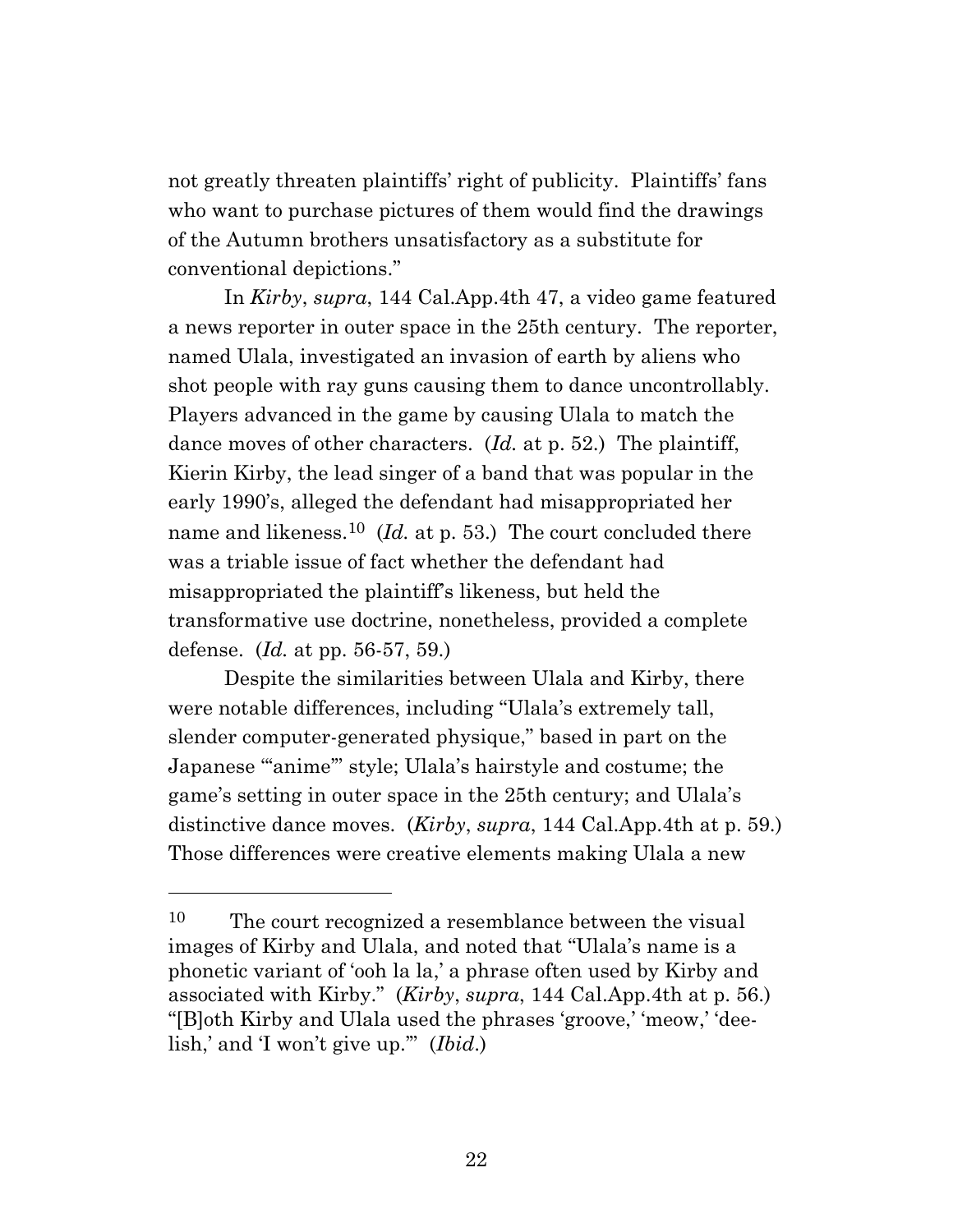expression rather than a mere imitation of Kirby. (*Ibid.*) The court concluded the transformative use defense applied and affirmed a summary judgment in favor of the defendant. (*Id.* at p. 61.)

# 3. *Louie Is More Than a Mere Likeness or Literal Depiction of Sivero; the Transformative Use Defense Applies*

In the present case, we agree with the trial court's conclusion that Fox's use of Sivero's likeness in the television shows, movie, and a video game is transformative and therefore is protected by the First Amendment.<sup>11</sup> Even if Louie resembles Sivero, the Louie character contains significant transformative content other than Sivero's likeness. (*Comedy III*, *supra*, 25 Cal.4th at p. 407.) Louie is not a literal likeness of Sivero as were the images of The Three Stooges in *Comedy III* and the depictions of rock band members in *No Doubt*, and college football players in *NCAA*. Instead, Louie is a cartoon character with yellow skin, a large overbite, no chin, and no eyebrows. Louie has a distinctive high-pitched voice which, as the trial court pointed out, has "no points of resemblance to [Sivero]."

<sup>11</sup> Sivero argues the Louie character also appears in merchandise offered for sale. Although Sivero alleges in his complaint that *The Simpsons* "has created a market for various products, including memorabilia, apparel, music, . . . toys, games, and a variety of Simpsons related items . . . ," Sivero presented no evidence of any merchandise featuring the Louie character apart from a video game and therefore has not shown a probability of prevailing on any cause of action based on the use of his likeness in any other merchandise.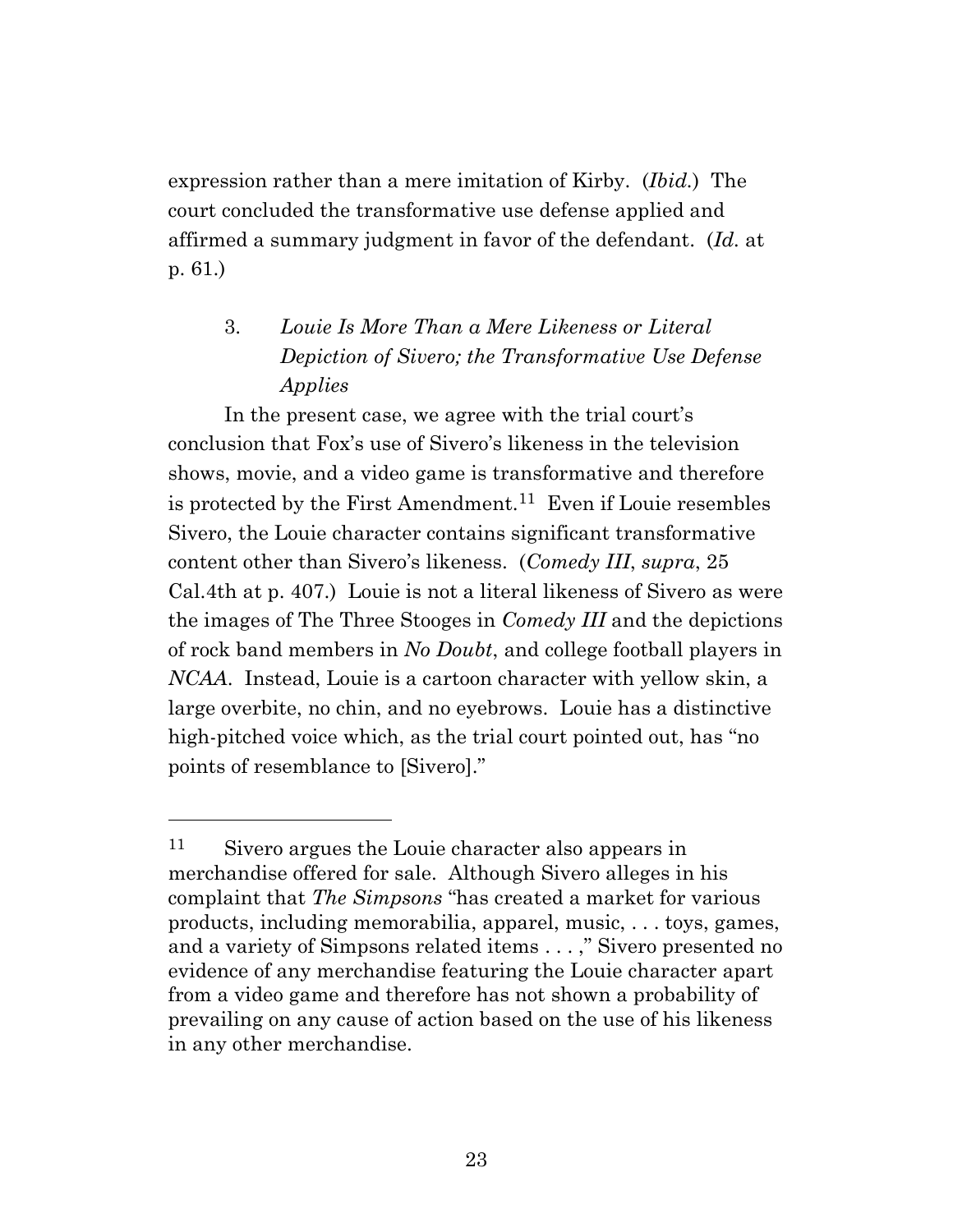Sivero acknowledges his likeness has been "Simpsonized." To be "Simpsonized" is to be transformed by the creative and artistic expressions distinctive to *The Simpsons*. This is precisely what the California Supreme Court meant in *Comedy III* when it said: "an artist depicting a celebrity must contribute something more than a ""merely trivial" variation, [but must create] something recognizably "his own" [citation], in order to qualify for legal protection." (*Comedy III*, *supra*, 25 Cal.4th at p. 408.) Contrary to Sivero's argument, the fact other cartoon characters in *The Simpsons* share some of the same physical characteristics does not detract from the point these physical characteristics are transformative. Indeed, Sivero's observation highlights the very point that the "creative elements predominate in the work." (*Id.* at p. 407.)

The humorous depiction of Louie and other mafia characters in *The Simpsons* is a parody of mafia mobsters depicted in Hollywood films. Louie appears as one of two henchmen to the fictional mob boss Fat Tony. Louie dresses and acts in the style and manner associated with stereotypical mobsters portrayed in Hollywood movies. Louie interacts with other cartoon mobsters as a humorous lampoon of the style, speech, and mannerisms of such movie characters. Because of the cartoon distortions as well as the comedic portrayal of such mafia characters, Louie is not a satisfactory substitute for a conventional depiction of Sivero. And as a result, Louie does not greatly threaten Sivero's right of publicity. As the Supreme Court observed in *Comedy III*, "works of parody or other distortions of the celebrity figure are not, from the celebrity fan's viewpoint, good substitutes for conventional depictions of the celebrity and therefore do not generally threaten markets for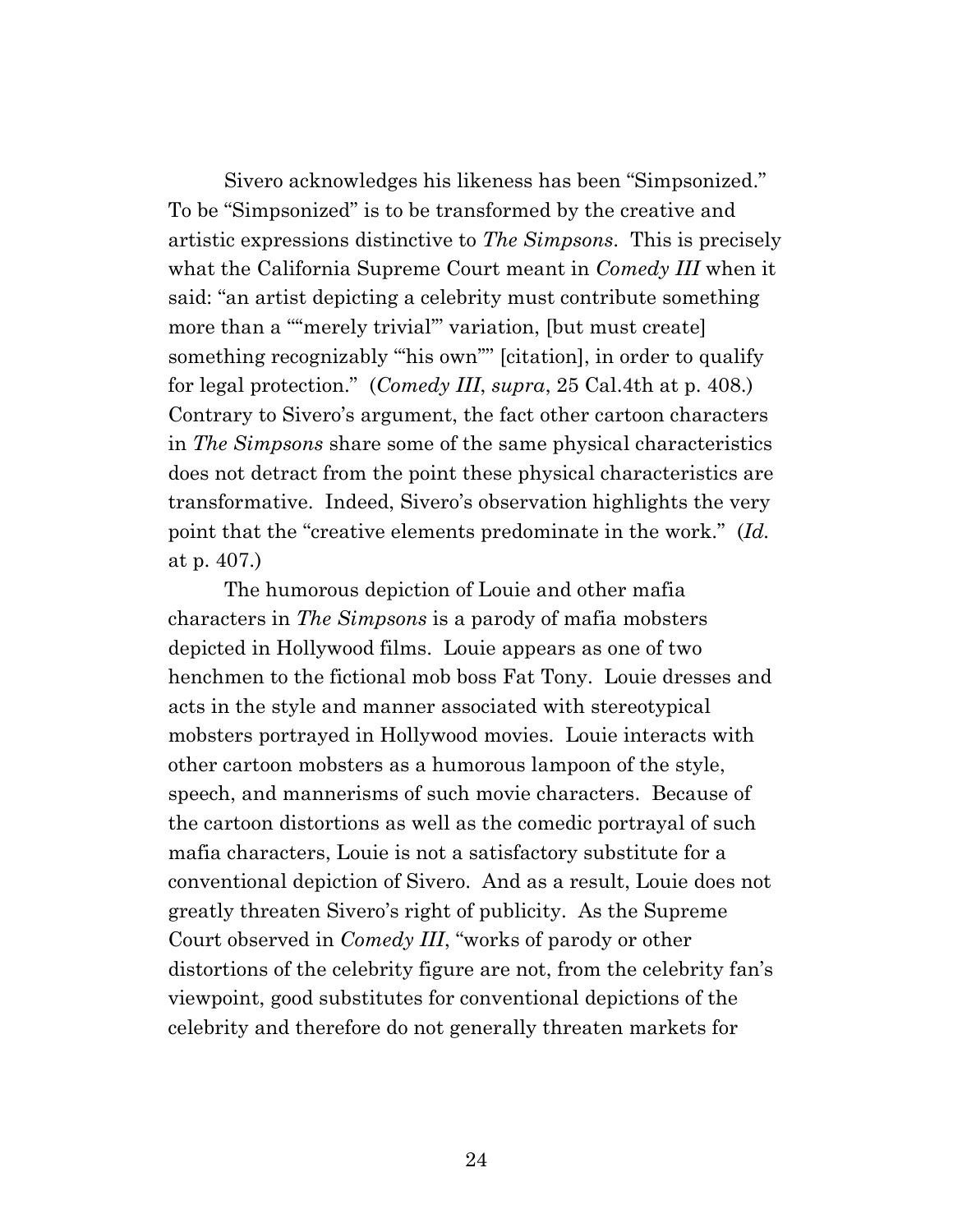celebrity memorabilia that the right of publicity is designed to protect. [Citation.] Accordingly, First Amendment protection of such works outweighs whatever interest the state may have in enforcing the right of publicity." (*Comedy III*, *supra*, 25 Cal.4th at p. 405.)

While Sivero spends a substantial amount of time discussing the financial success of *The Simpsons*, he misses the point that if "the marketability and economic value of the challenged work" do not derive primarily from the celebrity's fame, "there would generally be no actionable right of publicity. When the value of the work comes principally from some source other than the fame of the celebrity—from the creativity, skill, and reputation of the artist—it may be presumed that sufficient transformative elements are present to warrant First Amendment protection." (*Comedy III*, *supra*, 25 Cal.4th at p. 407.) Without question *The Simpsons*'s success "comes principally from some source other than" Sivero's fame. Louie is a minor character in the overall constellation of Simpsons characters. Because no credible argument can be made that the success of *The Simpsons* derives primarily from Sivero's fame, the presumption applies that sufficient transformative elements warrant First Amendment protection.

Considering the continuum of transformative use cases, with *Comedy III*, *No Doubt*, and *NCAA* on one end finding nontransformative, literal depictions, and *Winter* and *Kirby* on the other end finding transformative uses, the present case is far closer to *Winter* and *Kirby*. We conclude that, unlike the likenesses of The Three Stooges on lithographs and T-shirts in *Comedy III*, the literal depictions of band members in *No Doubt*, and the literal depictions of college football players in *NCAA*,